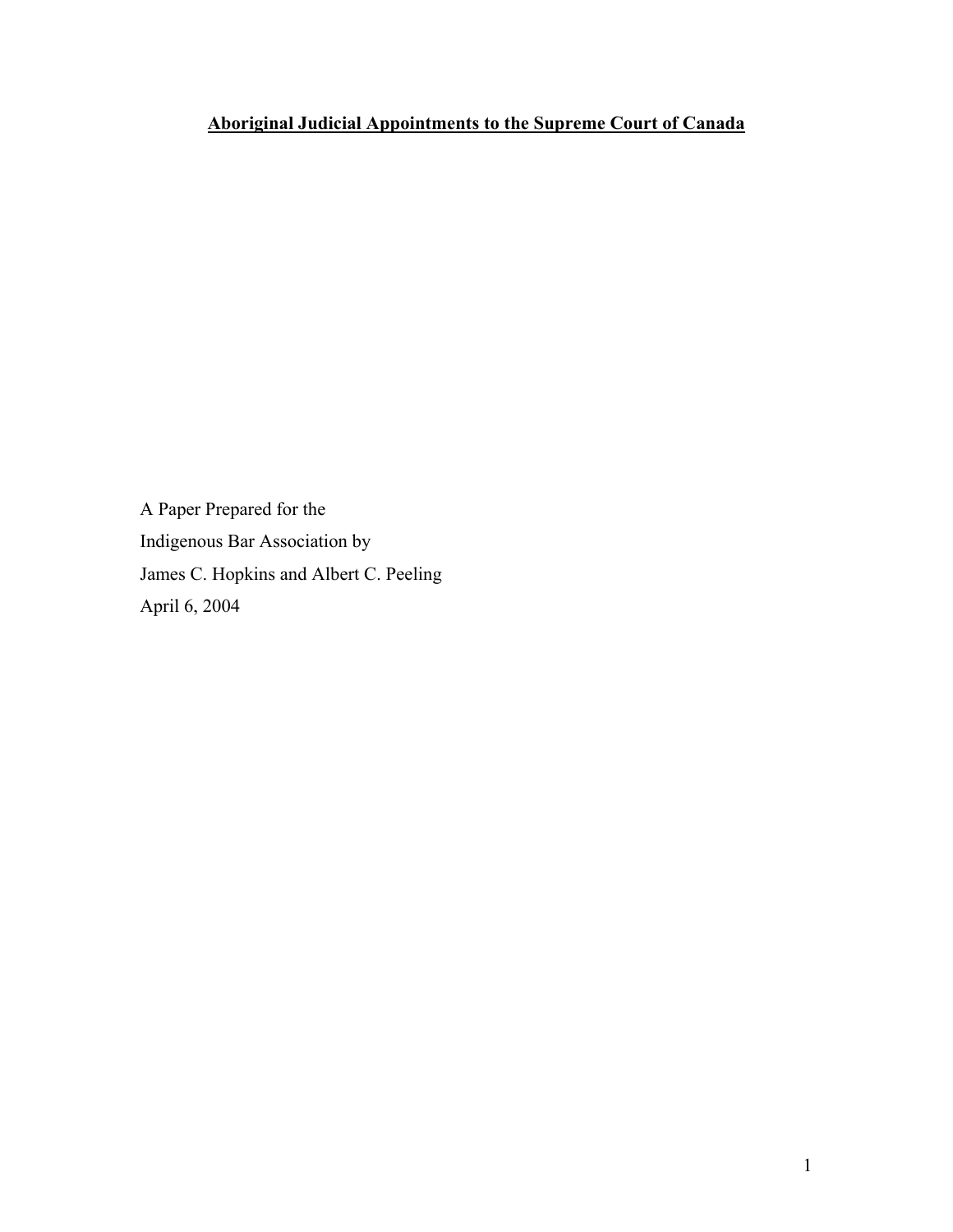#### Introduction

Recent remarks by the newly appointed Minister of Justice affirming the possibility of the regular appointment of an Aboriginal person (an Indian, Inuit or Métis) to the Supreme Court of Canada mark something of a watershed in the evolution of Canada. The remarks are not without controversy. Fears of bias have been expressed in certain quarters, based on the proposition that an Aboriginal person cannot be impartial concerning Aboriginal rights. Of course, if that is true then so is the opposite statement, that descendents of settlers cannot be unbiased either. Arguments appealing to fear are not logically compelling, and given the fact that they apply equally to both Aboriginal and non Aboriginal people, point to the fact that the legitimacy of the Courts as institutions belonging to both settlers and Aboriginal people in Canada can only be enhanced by the participation of Aboriginal people in them. We propose then to move beyond *in terroram* argument and analyze the issue in a more principled way.

Another more serious objection raised against the appointment of an Aboriginal justice to the Supreme Court rhetorically asks "If an Aboriginal is to be appointed, then why not representatives of other minority groups?" This is a type of floodgates argument, which suggests that it is not possible for all minorities to be represented on the Court, and therefore no special recognition of Aboriginal people on the Court should be made. To this objection much of our argument will be directed. The thrust of our argument will be that the appointment of Aboriginal persons to the Supreme Court is philosophically consistent with Canadian Legal Pluralism, exemplified specifically by the constitutional entitlement of the people of Québec to their civil law system, as set out in the *Québec*  Act,<sup>1</sup> and implicit in s. 94 of the *Constitution Act, 1867* which provided for the uniformity of laws in the three founding English speaking provinces in Confederation, but excluded Québec—implicitly because such uniformity in Québec would be impossible in light of the civil law which operated there. Simply put, the recognition and affirmation of

<sup>1</sup> *Québec Act (1774),* 14 George III, c. 83 (U.K.)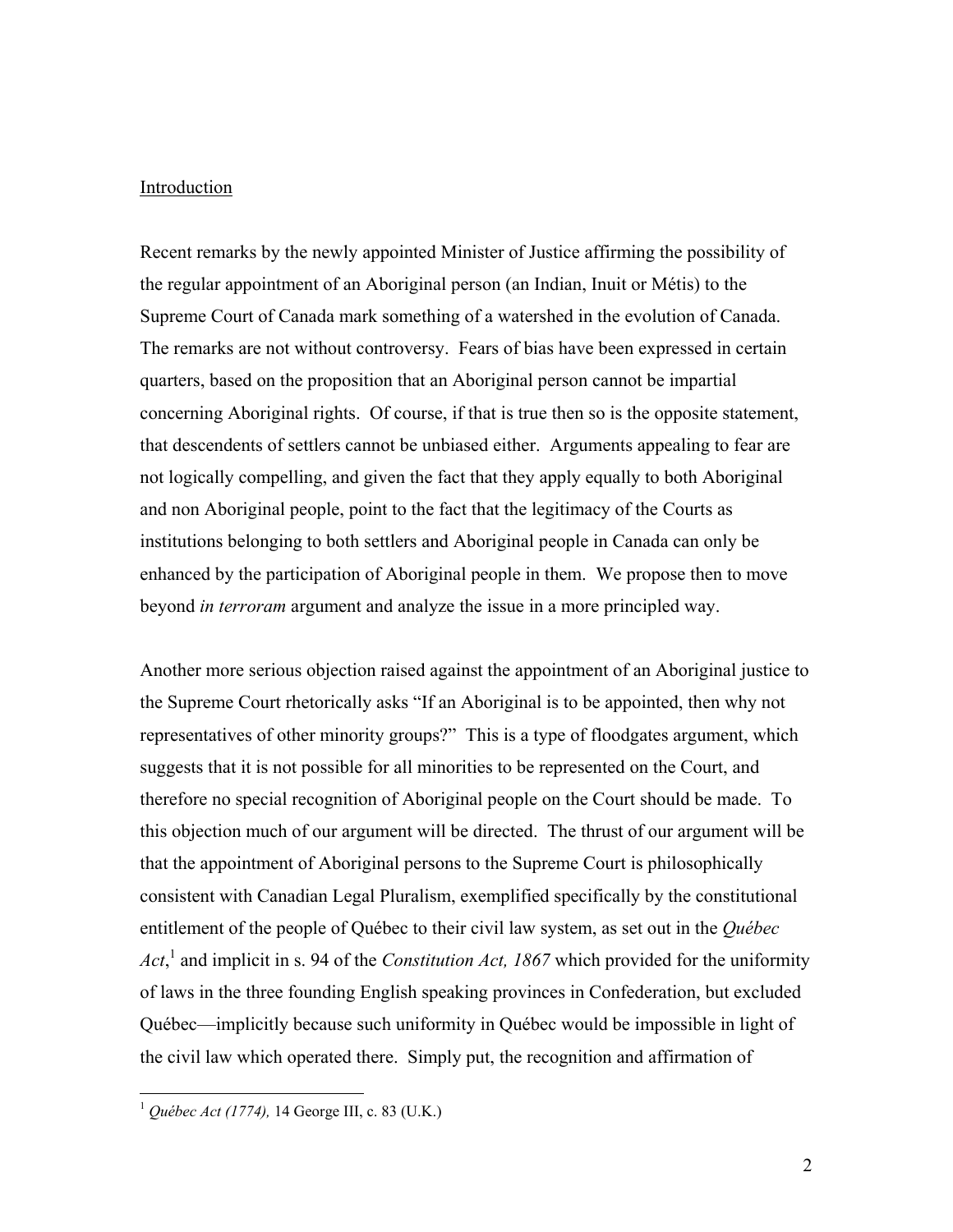Aboriginal rights under s. 35 of the *Constitution Act, 1982*—rights based in part upon the laws and customs of the Aboriginal people—constitutionally recognizes those laws and customs in the same way that the Québec civil law is recognized.<sup>2</sup> That recognition carries with it a need to change the judicial institutions in this country to ensure they are, in form and substance, capable of administering those laws. If the changes wrought by the enactment of s. 35 of the *Constitution Act, 1982* underline a need to make space and become sensitive to indigenous legal traditions, this in turn points inexorably to the need for institutional change. Just as the recognition of the civil law of Québec makes it necessary that there be representation of Québec judges specifically on the Supreme Court, so too the recognition of Aboriginal laws and customs as living law in Canada makes Aboriginal representation necessary if the legitimate claim of the Supreme Court to be the final arbiter in cases concerning Aboriginal peoples is to be maintained.

So, we will proceed to examine the question by looking at the following topics:

- 1. Legal Pluralism Defined
- 2. Reconciliation and Legal Pluralism
- 3. Representation on the Supreme Court
- 4. Reconciliation and the Composition of the Supreme Court
- 5. Conclusion

## Legal Pluralism Defined

<u>.</u>

Legal Pluralism as we use the term here reflects the capacity of Canada's domestic courts to embrace a plurality of legal traditions, in keeping with the country's constitutional history. Legal pluralism is a term of global significance reflected in many places around the world. We set out two definitions, from Europe and Australia:

Pluralism means the simultaneous existence - within a single legal order - of different rules of law applying to identical situations. In other words, when different rules can solve one case in various ways, we speak about pluralism.

<sup>2</sup> *Constitution Act, 1982*, s. 35(1), being Schedule B to the *Canada Act 1982* (U.K.), 1982, c. 11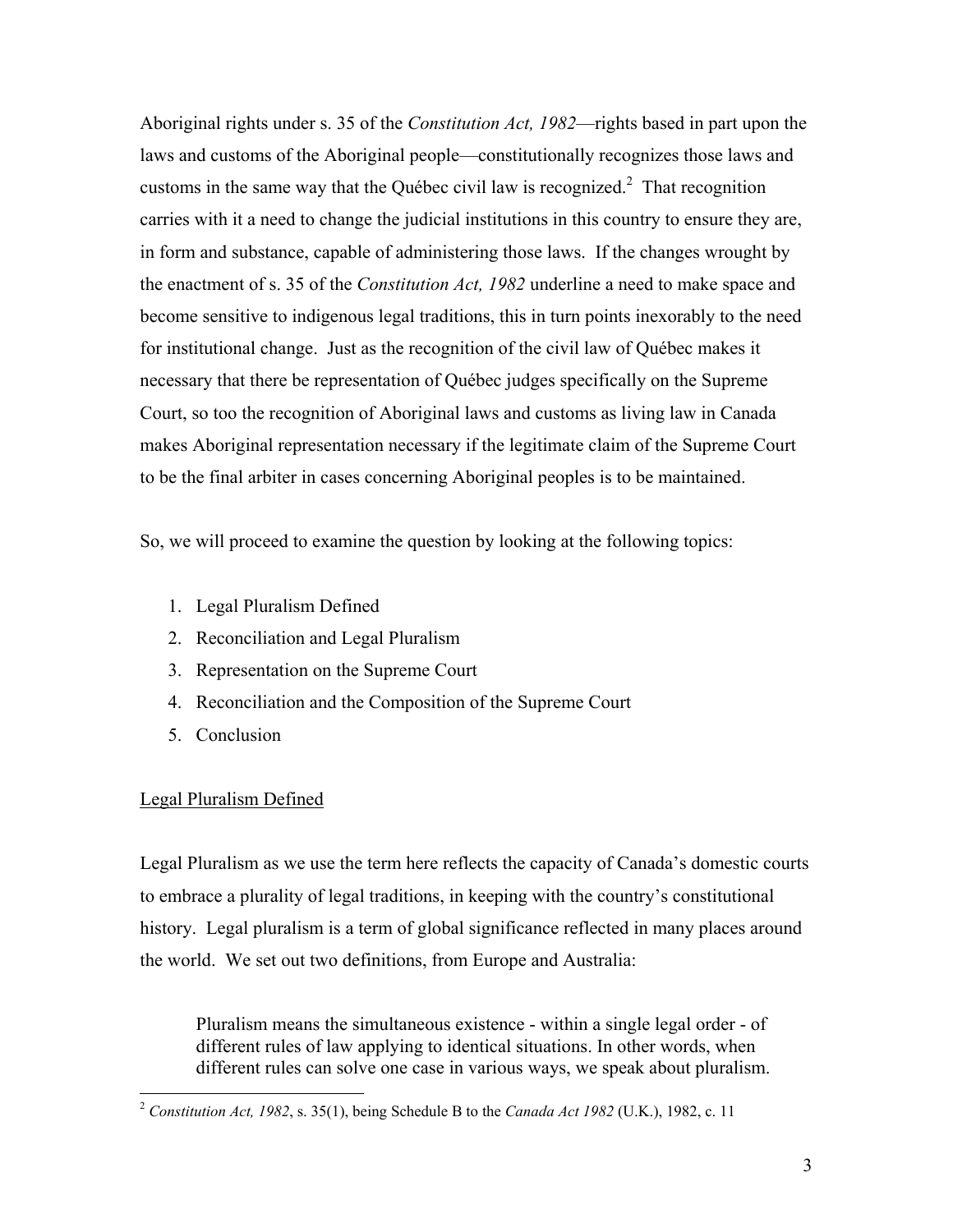Pluralism can also be said when dealing with the co-existence of a plurality of different legal orders having links between them. Indeed, this is precisely what happens in the building of Europe.<sup>3</sup>

\* \* \*

'Legal pluralism' may be described as the situation resulting from the existence of distinct laws or legal systems within a particular country, especially where that situation results from the transfer of introduction of one of the systems as an aspect of an introduced political structure and culture.<sup>4</sup>

Legal Pluralism in Canada takes specific constitutional forms which differentiates it, as we shall see, from multiculturalism generally.

#### Reconciliation and Legal Pluralism

 $\overline{a}$ 

Legal Pluralism is similar but not identical to the principle of multiculturalism, or cultural pluralism, the difference being that while Canada has a long tradition of respecting the diverse heritages of the immigrant populations who have made this nation their own, three traditions, British, French, and Aboriginal, have woven their laws into the law of the land through a continuing historical reiteration and elaboration in the law of the land. The web of alliances between these three founding peoples formed a basis upon which other cultures could be accommodated. These three traditions have in Canada a specific constitutional and legal status apart from the general protection of minorities. For example, the preamble to the *Constitution Act, 1867* states that Canada has "a Constitution similar in Principle to that of the United Kingdom," and section 94 recognizes the existence of civil law in Québec. Cultural pluralism itself was specifically endorsed by the Court in *Reference re Secession of Québec*<sup>5</sup> and in that case the Court said this with respect to Aboriginal peoples as an illustration of the protection of minorities which the Court said was an underlying constitutional value in Canada:

<sup>&</sup>lt;sup>3</sup> André-Jean Arnaud, "Legal Pluralism and the Building of Europe" http://www.reds.mshparis.fr/communication/textes/arnaud2.htm<br><sup>4</sup> "The Pecesnition of Aboriginal Customer

 <sup>&</sup>quot;The Recognition of Aboriginal Customary Laws, Volume I" *The Law Reform Commission Report No 1*  (Canberra: Australian Government Publishing Service, 1986)

http://www.austlii.edu.au/au/other/IndigLRes/1986/1/CUSTLAW1.rtf 5

 <sup>[1998] 2</sup> S.C.R. 217 at paras. 79 to 82 (hereinafter *Secession Reference*).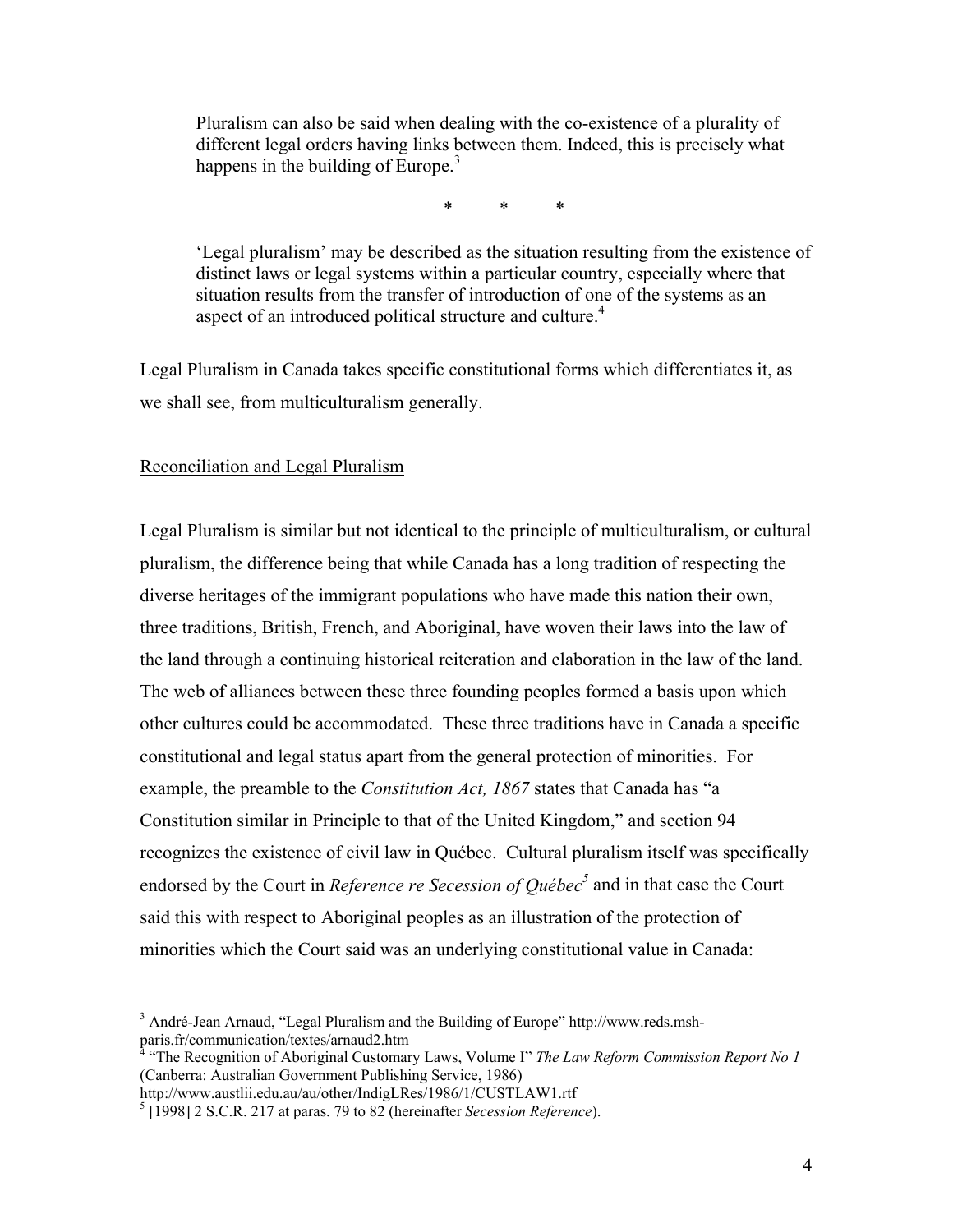Consistent with this long tradition of respect for minorities, which is at least as old as Canada itself, the framers of the *Constitution Act, 1982* included in s. 35 explicit protection for existing Aboriginal and treaty rights, and in s. 25, a nonderogation clause in favour of the rights of Aboriginal peoples. The "promise" of s. 35, as it was termed in *R. v. Sparrow*, [1990] 1 S.C.R. 1075, at p. 1083, recognized not only the ancient occupation of land by Aboriginal peoples, but their contribution to the building of Canada, and the special commitments made to them by successive governments. The protection of these rights, so recently and arduously achieved, whether looked at in their own right or as part of the larger concern with minorities, reflects an important underlying constitutional value.  $(Emphasis added)^6$ 

However, Aboriginal peoples are not merely minorities in Canada. Like the British and the French, they have a long tradition of express recognition in the constitutional documents of Canada, including, among others, the Royal Proclamation of 1763, through to head 91 (24) of the *Constitution Act, 1867*, which achieved Confederation, and most recently in s. 35 of the *Constitution Act, 1982*. These documents express a continuing recognition and affirmation that Aboriginal peoples are the bedrock upon which the nation was built, that they have a special place in and relationship to Canada, (a relationship in which the honour of the Crown is at stake) and are not simply another minority group. What was said in the *Secession Reference* must be read in light of *R. v.*  Van der Peet,<sup>7</sup> where the following was stated:

In my view, the doctrine of Aboriginal rights exists, and is recognized and affirmed by s. 35(1), because of one simple fact: when Europeans arrived in North America, Aboriginal peoples were already here, living in communities on the land, and participating in distinctive cultures, as they had done for centuries. It is this fact, and this fact above all others, which separates Aboriginal peoples from all other minority groups in Canadian society and which mandates their special legal, and now constitutional, status.

More specifically, what s. 35(1) does is provide the constitutional framework through which the fact that Aboriginals lived on the land in distinctive societies, with their own practices, traditions and cultures, is acknowledged and reconciled with the sovereignty of the Crown. The substantive rights which fall within the provision must be defined in light of this purpose; the Aboriginal rights

 $<sup>6</sup>$  *Ibid*, at para. 82.</sup>

 $^7$ [1996] 2 S.C.R. 507 (hereinafter *Van der Peet*).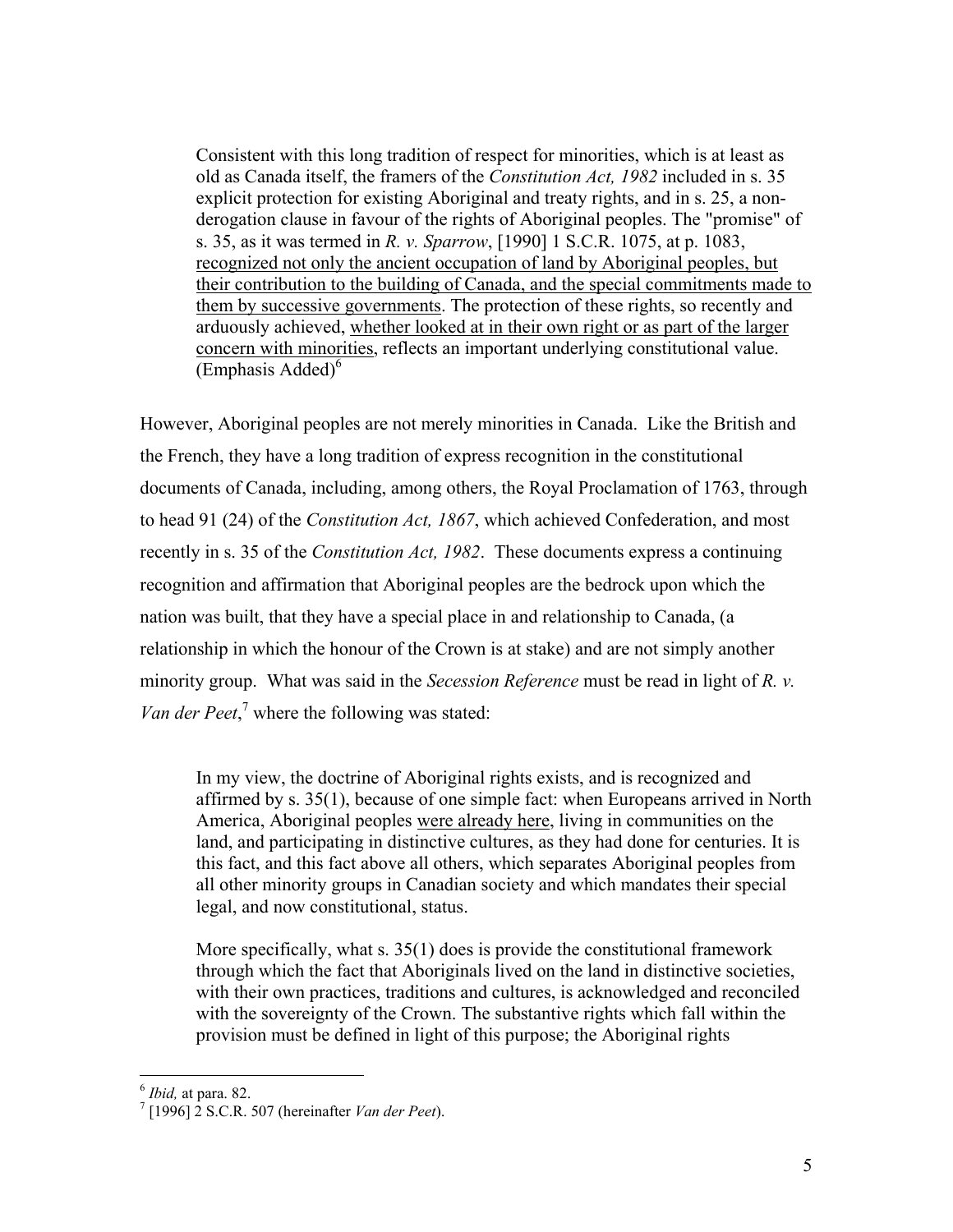recognized and affirmed by s. 35(1) must be directed towards the reconciliation of the pre-existence of Aboriginal societies with the sovereignty of the Crown.<sup>8</sup>

It is because Aboriginal peoples are unlike any other minority in Canada that reconciliation is required. Reconciliation under s. 35(1) arises from the beginnings of Canadian history that witnessed three distinct peoples intersect and come together to form the foundation of modern Canada in the aftermath of the Seven Years War, the American Revolution, and the War of 1812. These founding nations are the Aboriginal peoples of Canada, the French and the British respectively, and their relationship constituted Canada.

Despite the fact that Aboriginal peoples are the bedrock of present day Canada, despite the fact that Aboriginal peoples were historically military and political partners in the Seven Years War, the American Revolution, and the War of  $1812<sup>9</sup>$  and despite the fact that there have been repeated constitutional recognitions and affirmations of that fact, there has been only recently and incompletely the dim recognition of Aboriginal peoples as partners in Confederation. Aboriginal peoples did not take part in the debates surrounding Confederation. In fact, Aboriginal peoples were mentioned, to the best of our knowledge, only twice in the thousand pages of Confederation Debates which took place in the province of Canada in 1865—the two times being recitations of what is now head 91 (24) of the *Constitution Act, 1867*. Despite the recognized constitutional imperative for "uniformity of administration"<sup>10</sup> concerning aboriginal peoples, the policy set out in the Royal Proclamation was not extended throughout Canada. There was little recognition of Métis as Aboriginal people until 1982. Legally, Aboriginal peoples did not participate in many early judicial decisions which had great impact on their rights.<sup>11</sup> Courts refused to give effect to their treaty rights until the *Indian Act* was amended in 1951 to ensure those treaties had domestic effect by virtue of what is now s. 88, and doubts persisted as to whether or not treaties with Indians were in fact treaties at all until

1

<sup>&</sup>lt;sup>8</sup> *Ibid.* at paras. 30 and 31.

<sup>&</sup>lt;sup>9</sup> Discussed below.

<sup>&</sup>lt;sup>10</sup> *St. Catherine's Milling and Lumber Co. v. the Queen*, (1888) 14 App Cas. 46 (P.C.) at page 59 (Hereinafter *St. Catherine's Milling)*. 11 Notably *St. Catherine's Milling*, *ibid.,* and others.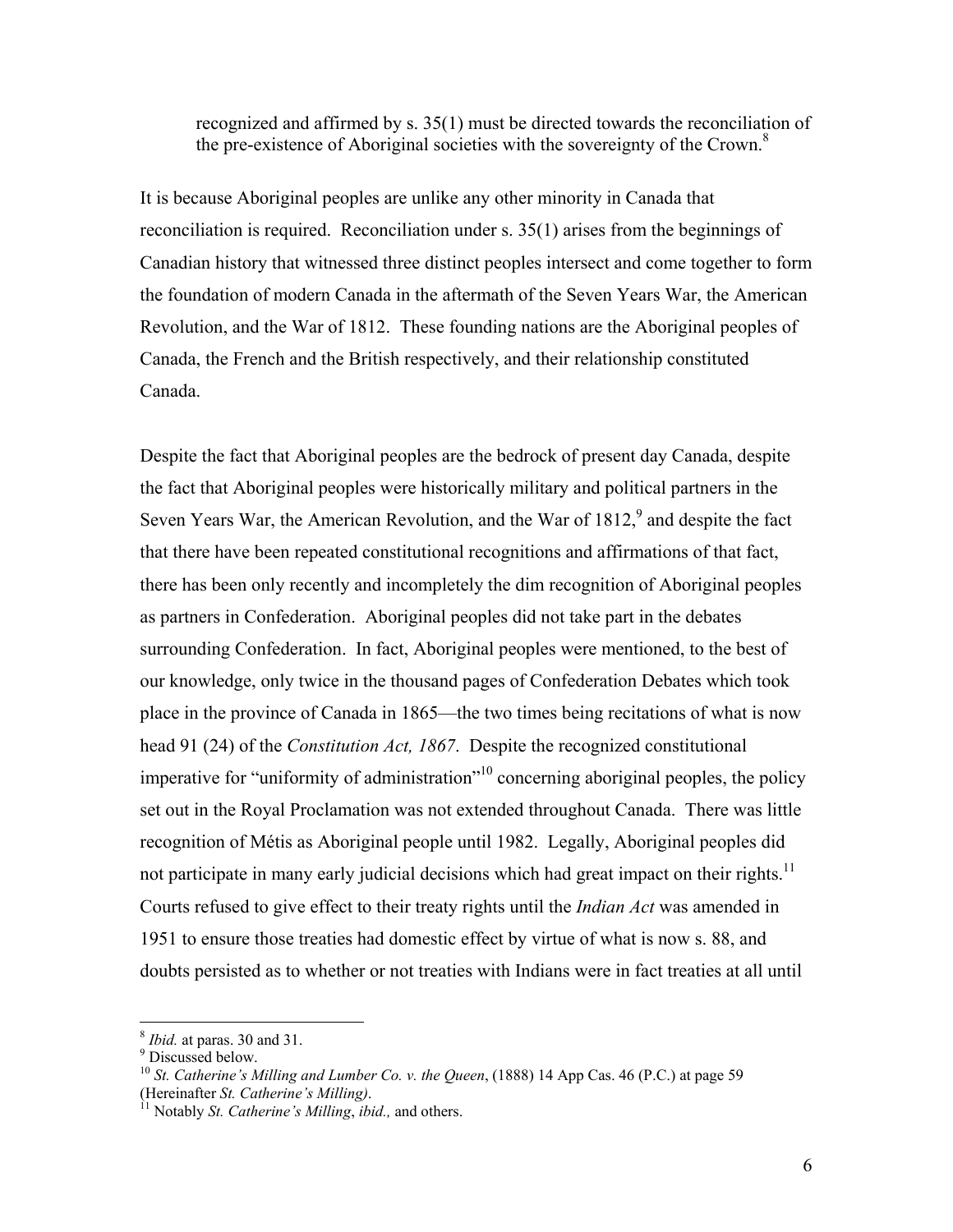*R. v. White and Bob*,<sup>12</sup> *Simon v. the Queen*<sup>13</sup> and *R. v. Sioui*.<sup>14</sup> Again in 1951, the provision in the *Indian Act* which made it a crime to raise funds in order to advance Indian legal claims was repealed. Status Indians could not even vote in federal elections in Canada until 1960. The legacy of all this is that today, the presence of Aboriginal people as an integral part of contemporary Canada is not reflected in the institutions of this country, but their presence must be so reflected if Aboriginal peoples, and Canadian history, are to be treated fairly. The law of Canada already recognizes that Aboriginal peoples stand in a fiduciary relationship with the Crown.<sup>15</sup> This is fundamentally a recognition that the interests of Aboriginal peoples often are different from the majority in Canada in a way that the interests of no other group in Canada are, and that they are vulnerable because of this difference. If Canadian institutions are to be truly representative, they must represent Aboriginal peoples as well, so that they are equipped to find the public interest and the common good in a way that does not exclude Aboriginal peoples. This vision of legal pluralism forms an integral thread to the democratic compact and more pragmatically, it informs the manner in which Canadians perceive the historical underpinnings to the Constitution and the rule of law.

Moreover, this form of legal pluralism, distinct from multiculturalism, is consistent with the important consideration gained by indigenous peoples internationally. The recognition of indigenous peoples as a special and distinct subject area of international human rights law is rapidly developing as evidenced by the efforts of the United Nations Working Group on Indigenous Populations and U.N. Commission on Human Rights to perfect the Draft United Nations Declaration on the Rights of Indigenous Peoples.<sup>16</sup> The Draft Declaration contains a notable provision under Article VII with respect to the preservation of indigenous peoples' cultural integrity when it states:

1

<sup>12 (1965) 52</sup> D.L.R. (2d) 481 (S.C.C.); affirming (1964) 50 D.L.R. (2d) 613(B.C.C.A). 13 [1985] 2 S.C.R. 385. In *R. v. Syliboy*, [1929] 1 D.L.R. 307 (Co. Ct.), the Court had found at page 313

that "The savages' rights of sovereignty even of ownership were never recognized," which was specifically disapproved in *Simon*.

<sup>&</sup>lt;sup>14</sup> [1990] 1 S.C.R. 1025.

<sup>&</sup>lt;sup>15</sup> Guerin v. the Queen, [1984] 2 S.C.R. 335; R. v. Sparrow, [1990] 1 S.C.R. 1075; and others.

<sup>&</sup>lt;sup>16</sup> See S. James Anaya and Robert A. Williams, Jr. "The Protection of Indigenous Peoples' Rights over Lands and Natural Resources Under the Inter-American Human Rights System", 14 Harv. Hum. Rts. J. 33 (2001).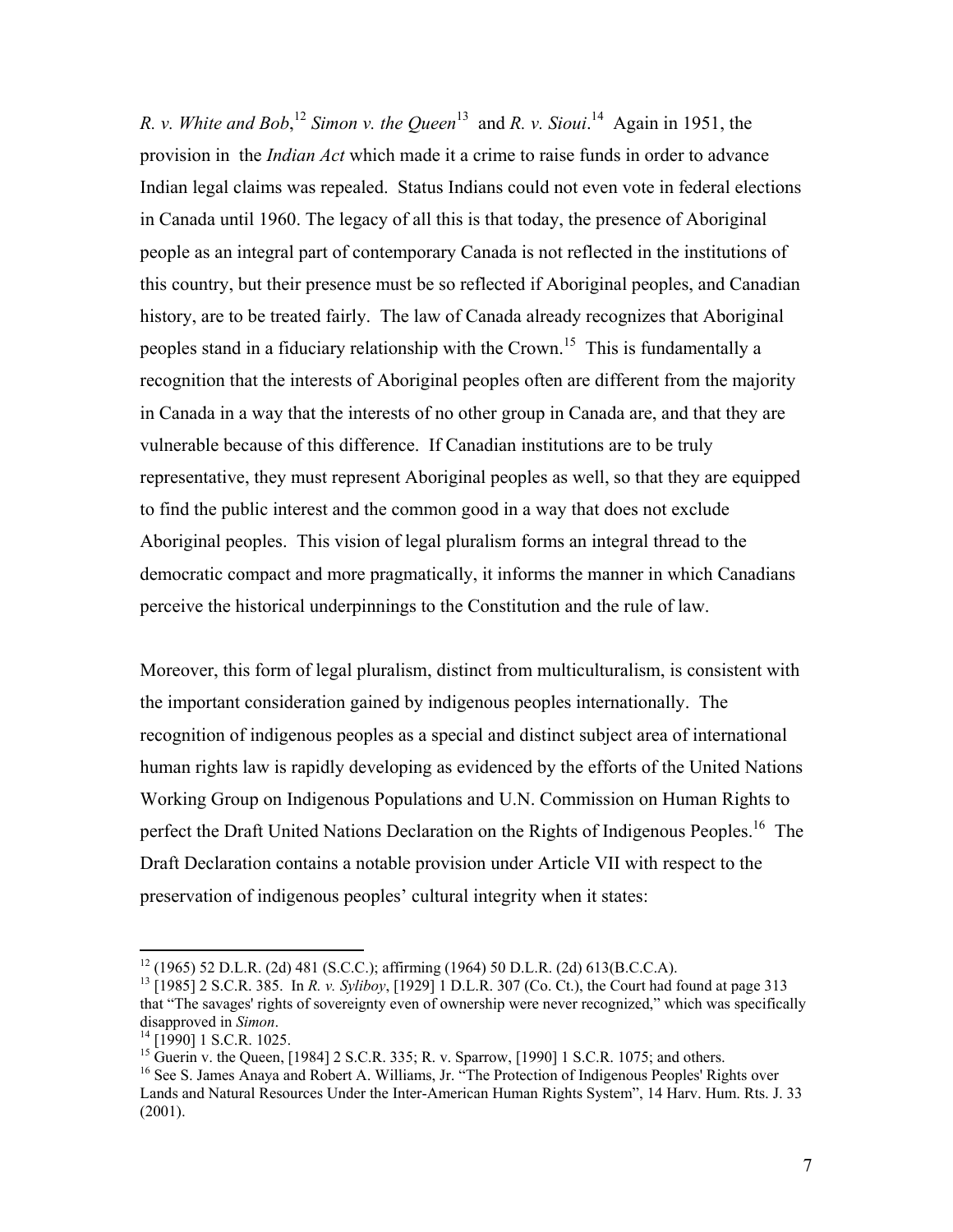3. The states shall recognize and respect indigenous ways of life, customs, traditions, forms of social, economic and political organization, institutions, practices, beliefs and values, use of dress, and languages.<sup>17</sup>

Aboriginal peoples are not treated simply as cultural minorities but as peoples with a right to their own political organization and laws, which is consistent with the idea of legal pluralism.

Domestically, the particular form of legal pluralism appropriate to Aboriginal peoples is clearly demonstrated by the entrenchment of Aboriginal rights within the *Constitution Act, 1982* as prescribed under s. 35(1). It reads:

The existing Aboriginal and treaty rights of the Aboriginal peoples of Canada are hereby recognized and affirmed.

The particularity of Aboriginal peoples in Canada is reinforced by the s. 25 of the *Charter of Rights and Freedoms*:

The guarantee in this Charter of certain rights and freedoms shall not be construed so as to abrogate or derogate from any Aboriginal, treaty or other rights or freedoms that pertain to the Aboriginal peoples of Canada including

*a*) any rights or freedoms that have been recognized by the Royal Proclamation of October 7, 1763; and

*b*) any rights or freedoms that now exist by way of land claims agreements or may be so acquired.

While generally the protection of minorities which means their guaranteed equality with the rest of Canadians is the source of Canadian multiculturalism, it is clear that insofar as Aboriginal peoples are concerned that their protection is differently sourced.

<sup>&</sup>lt;sup>17</sup> *See* Proposed American Declaration on the Rights of Indigenous Peoples, Art. VII, approved by the Inter-American Commission on Human Rights at its 133rd session on February 26, 1997, in OEA/Ser L/V/II.95.doc.7, rev. 1997.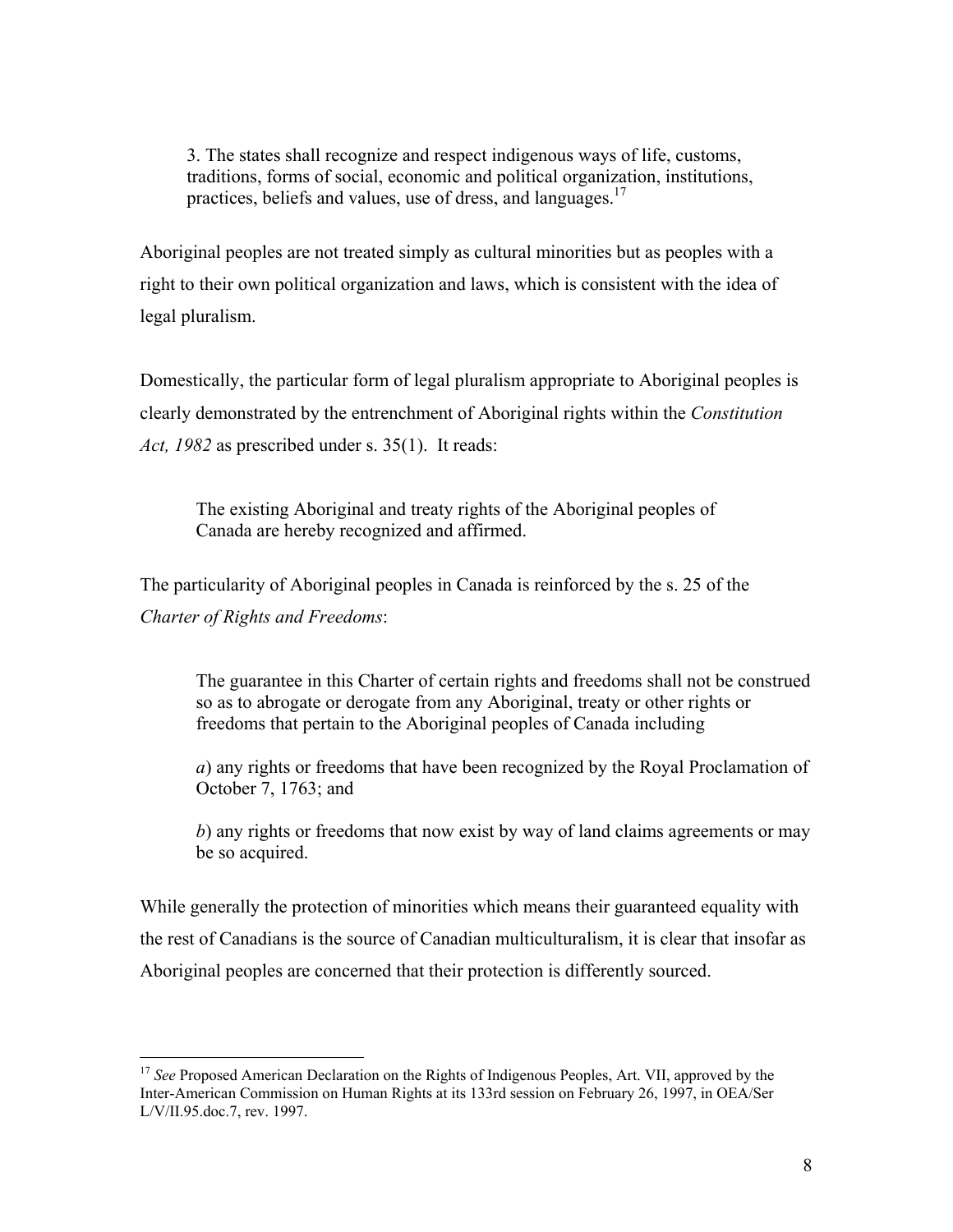The Canadian prescription of express constitutional recognition and affirmation of Aboriginal peoples and their rights stands in contrast to the constitutional status of Aboriginal peoples in the United States where they are mentioned under the U.S. Constitution twice in an offhand manner, and without the express recognition of Aboriginal rights.<sup>18</sup> The import of the American constitutional arrangements was initially to place Indians outside of the American polity, leaving them room to maintain self government, yet also to subject them—at times precariously—to congressional control. The Canadian Constitution, particularly since 1982, seeks greater Aboriginal participation, affords greater protections to Aboriginal people, and formalizes Aboriginal identity into Canada's democratic compact. The struggle in Canada to become a truly just society with a truly legitimate government, as envisaged by s. 35 of the *Constitution Act, 1982*, can ultimately only be achieved by Aboriginal participation in all institutions of government, so that those institutions become responsive instruments that reflect the Aboriginal presence in Canada. As stated by the Royal Commission on Aboriginal Peoples in a passage worthy of reiteration:

Aboriginal peoples anticipate and desire a process for continuing the historical work of Confederation. Their goal is not to undo the Canadian federation; their goal is to complete it. It is well known that the Aboriginal peoples in whose ancient homelands Canada was created have not had an opportunity to participate in creating Canada's federal union; they seek now a just accommodation within it. The goal is the realization for everyone in Canada of the principles upon which the constitution and the treaties both rest, that is, a genuinely participatory and democratic society made up of peoples who have chosen freely to confederate.

<sup>&</sup>lt;sup>18</sup> *See* U.S. Const. art. I, 8, cl. 3, also known as the "Indian Commerce Clause" it provides that Congress "may regulate commerce ... with the Indian Tribes." The lack of depth to this text has not escaped criticism on the part of scholars on indigenous law in the United States. *See also* Philip P. Frickey, "A Common Law for Our Age of Colonialism: The Judicial Divestiture of Indian Tribal Authority over Nonmembers", 109 Yale L.J. 1 (1999) at p. 70 where the author observes that, *"*In light of the narrowness of this text, it is something of a legalistic mystery how Congress ended up with "plenary power" over Indian affairs." *See also*, U.S. Const. Art. I. 2, cl. 3, that deals with the composition of the House of Representatives and reads in part "Representatives shall be apportioned among the several states according to their respective numbers, counting the whole number of persons in each state, excluding Indians not taxed. …" Interestingly, exemption of federal income taxes on individual Indians must be based on a treaty or act of Congress as the Internal Revenue Code does not specifically exempt individual Indians from payment of federal income tax. Having determined that Native Americans were citizens of the United States, individual exemptions no longer existed *ex ante* and accordingly, an express treaty right or Congressional Act is required to confer individual federal income tax exemption. See *Squire v. Capoeman*, 351 US 1 (1956). See also *United States v. Anderson*, 625 F2d 910, cert. denied. 450 US 920 (1980).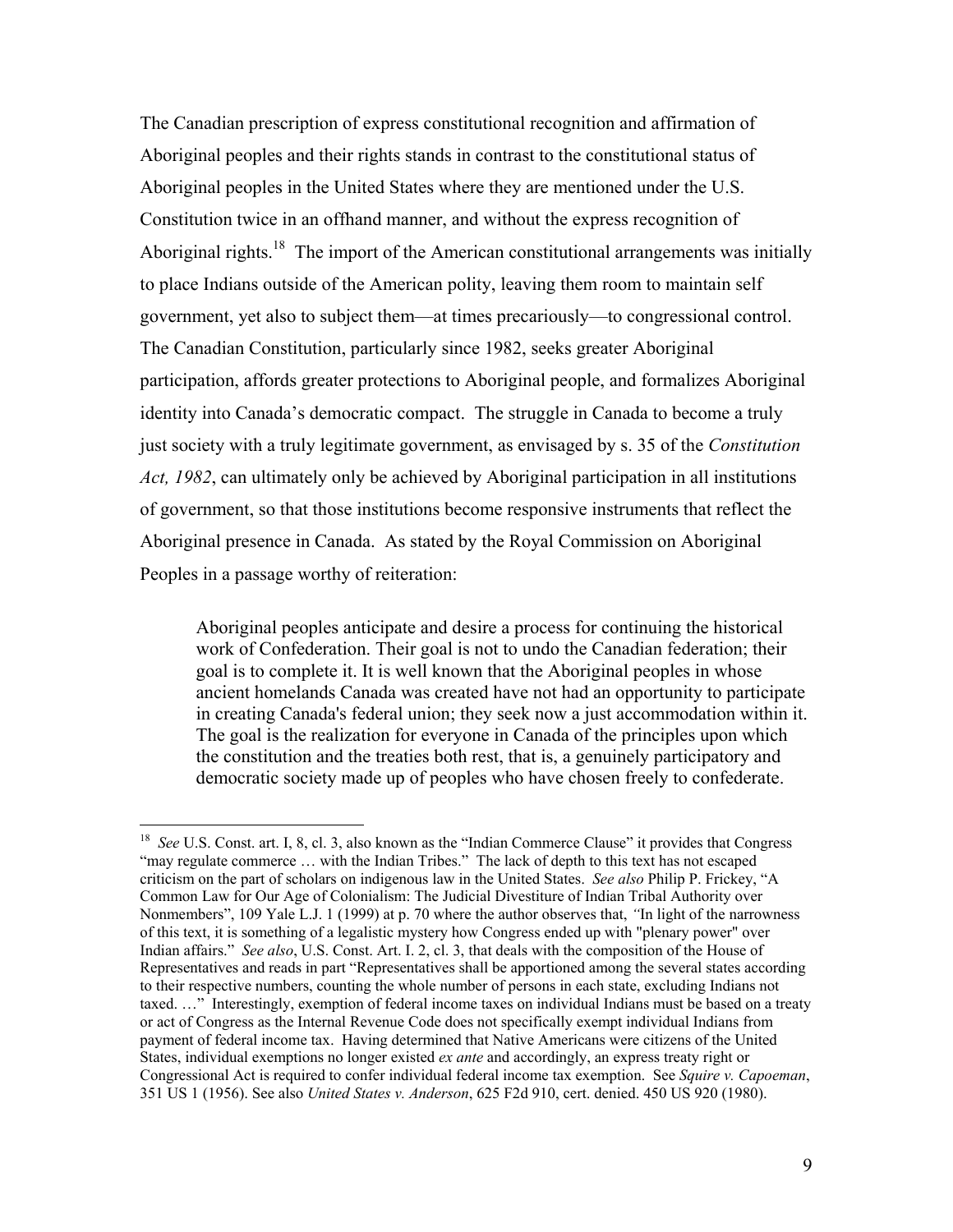Canada's image of itself and its image in the eyes of others will be enhanced by changes that properly acknowledge the indigenous North American foundations upon which this country has been built. Aboriginal people generally do not see themselves, their cultures, or their values reflected in Canada's public institutions. They are now considering the nature and scope of their own public institutions to provide the security for their individual and collective identities that Canada has failed to furnish.

\* \* \*

This Commission concludes that a fundamental prerequisite of government policy making in relation to Aboriginal peoples is the participation of Aboriginal peoples themselves. Without their participation there can be no legitimacy and no justice. Strong arguments are made, and will continue to be made, by Aboriginal peoples to challenge the legitimacy of Canada's exercise of power over them. Aboriginal people are rapidly gaining greater political consciousness and asserting their rights not only to better living conditions but to greater autonomy.<sup>19</sup>

We note, however that the express constitutionalization of Aboriginal peoples' rights in Canada tends to diminish the willingness or ability of government to accommodate Aboriginal peoples despite the clear constitutional insistence that it must do so.<sup>20</sup> Paradoxically, American Indians have a much greater degree of self government because the Congress has the authority to take that self government away.

In order to address this gap between *de jure* recognition and affirmation of Aboriginal rights and *de facto* paralysis, we suggest that Aboriginal people must have representation on and participate in the legislative, executive, and judicial institutions of government in Canada. It is proper, therefore, that we place recent comments by the Minister of Justice, the Honorable Irwin Cotler, within the context of Canadian constitutional and legal pluralism, as it directly concerns Aboriginal identity, the capacity of Canadian institutions to perform the reconciliation of Aboriginal peoples with the Crown, as mandated by s. 35 of the *Constitution Act, 1982*, and the need to build dynamic and responsive systems of national governance within the constitutional framework of

<sup>19</sup> From "Looking Forward, Looking Back", Vol I, *Report of the Royal Commission on Aboriginal Peoples, Volumes 1-6* (Ottawa: Supply and Services, 1996) "Opening the Door" http://www.aincinac.gc.ca/ch/rcap/sg/cg1\_e.pdf

<sup>20</sup> See Binnie, W. I. C. "The *Sparrow* Doctrine: Beginning of the End of the Beginning." *Queen's Law Journal* 15 (1990): 217-53.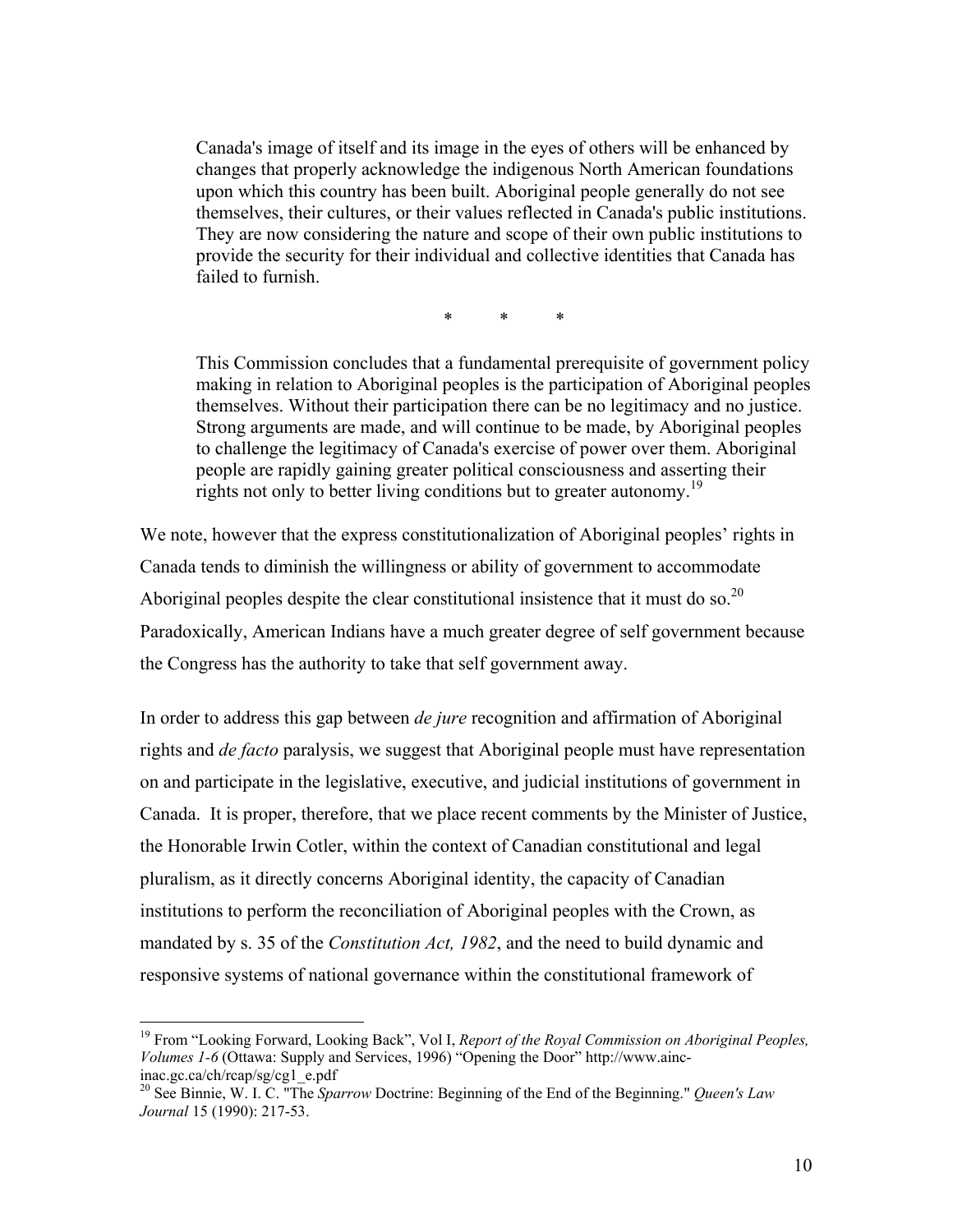Canada. The Minister's remarks form the basis of our examination as we analyze and discuss important legal and public policy considerations that support the creation of an Aboriginal seat on the Supreme Court of Canada.

In the next parts of this paper, we will:

- examine the current appointments mechanism to the court and discuss the constitutional and policy considerations that justify the establishment and appointments system for Aboriginal justices to the court;
- review the principles of Canadian legal pluralism as endorsed by the Supreme Court of Canada; and
- Link-up Canadian legal pluralism with the on going process of reconciliation with respect to Aboriginal rights under s. 35(1).

# Representation on the Supreme Court of Canada

 $\overline{a}$ 

We turn now to an examination of the current basis for regional, legal, and cultural representation on the Supreme Court of Canada. It will be demonstrated that the current appointment system has the capacity to accommodate Aboriginal representation pursuant to, and in conformity with, s. 35(1) of the *Constitution Act, 1982.*

The Supreme Court of Canada is constituted under s. 101 of the *Constitution Act, 1867,*  as are the Federal and Tax Courts.<sup>21</sup> The Supreme Court of Canada has a broad and general jurisdiction, hearing appeals from across the country and covering all three legal traditions in Canada: Aboriginal law, civil law and the common law. While there has never been an Aboriginal justice appointed to the Supreme Court, modifying what is a well-established system of statute and convention to recognize the constitutional place of

<sup>21</sup> Section 101 of the *Constitution Act, 1867,* provides that Parliament may provide and establish a "General Court of Appeal for Canada" and any "additional Courts for the better Administration of the Laws of Canada". With regards to the statutes enacting the respective courts, see the *Supreme Court Act*, R.S.C. 1985, c. S-26, the *Federal Court Act*, R.S.C. 1985, c. F-7 and the *Tax Court of Canada Act*, R.S.C. 1985, c. T-2.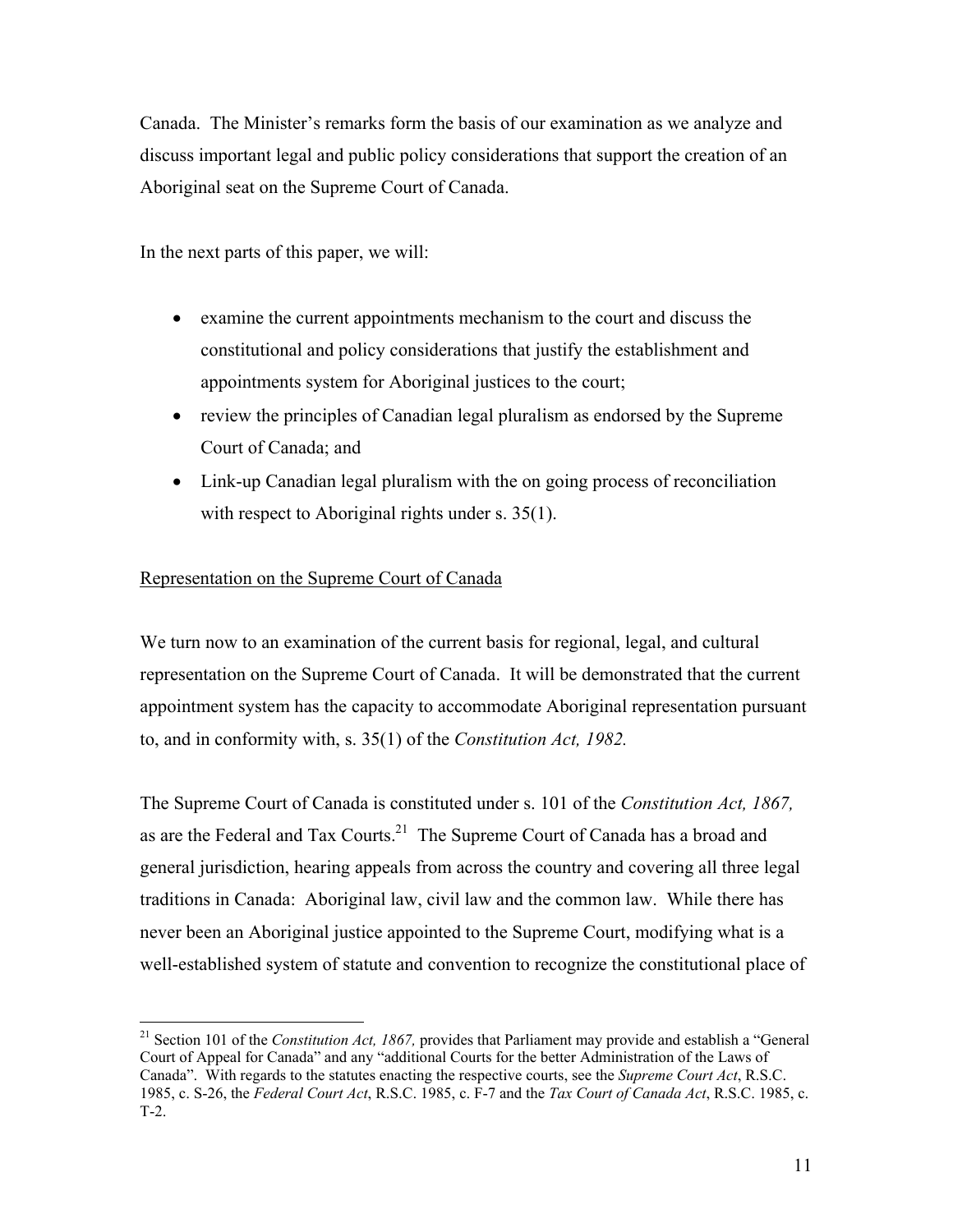Aboriginal peoples within Confederation would not be upset the legal order in Canada, but fulfill it.

With respect to the court's composition, section 6 of the *Supreme Court Act*, guarantees a minimum appointment of *at least* three judges from Québec.<sup>22</sup> The Court consists of one Chief Justice of Canada and eight puisne judges.<sup>23</sup> Section 6 reads:

At least three of the judges shall be appointed from among the judges of the Court of Appeal or of the Superior Court of the Province of Québec or from among the advocates of that Province.24

In the past, two attempts have been made to enshrine this provision in the *Constitution.*  The first occurred with the proposed *Meech Lake Accord* of 1987. The second occurred with the *Charlottetown Accord* of 1992. Custom and convention play important roles in providing regional representation from across the country with the composition of the puisne justice allowing for three justices from Ontario, one from Atlantic Canada, and two from the West. As well, since the appointment of Chief Justice Duff in the 1930's, with one exception,  $2<sup>5</sup>$  the position of Chief Justice has been held alternately by a person from Québec and a person from the rest of Canada. The current practice, therefore, is one which is based, by statute and convention, on the recognition of Canadian legal pluralism as well as regional diversity in the appointment process. The appointment of an Aboriginal person to the bench of the Supreme Court of Canada would in our view not represent any departure from this principle, but rather its fulfillment. To reiterate what was said in the R.C.A.P. Report, quoted earlier, the goal of Aboriginal peoples in Canada "is not to undo the Canadian federation; their goal is to complete it."<sup>26</sup>

With respect to the criteria for an appointment to the Court, section 5 of the Act reads:

 $^{22}$  R.S.C. 1985, c. S-26 at s. 6.

<sup>&</sup>lt;sup>23</sup> *Ibid.* s. 4.<br><sup>24</sup> *Ibid.* s. 6.<br><sup>25</sup> The one exception was the appointment of Chief Justice Dickson as successor to Chief Justice Laskin in 1984. Given the remarkable contribution of Chief Justice Dickson to the law in Canada, it is not so difficult to see his appointment as the exception which proves the rule.

<sup>26</sup> R.C.A.P., *supra*.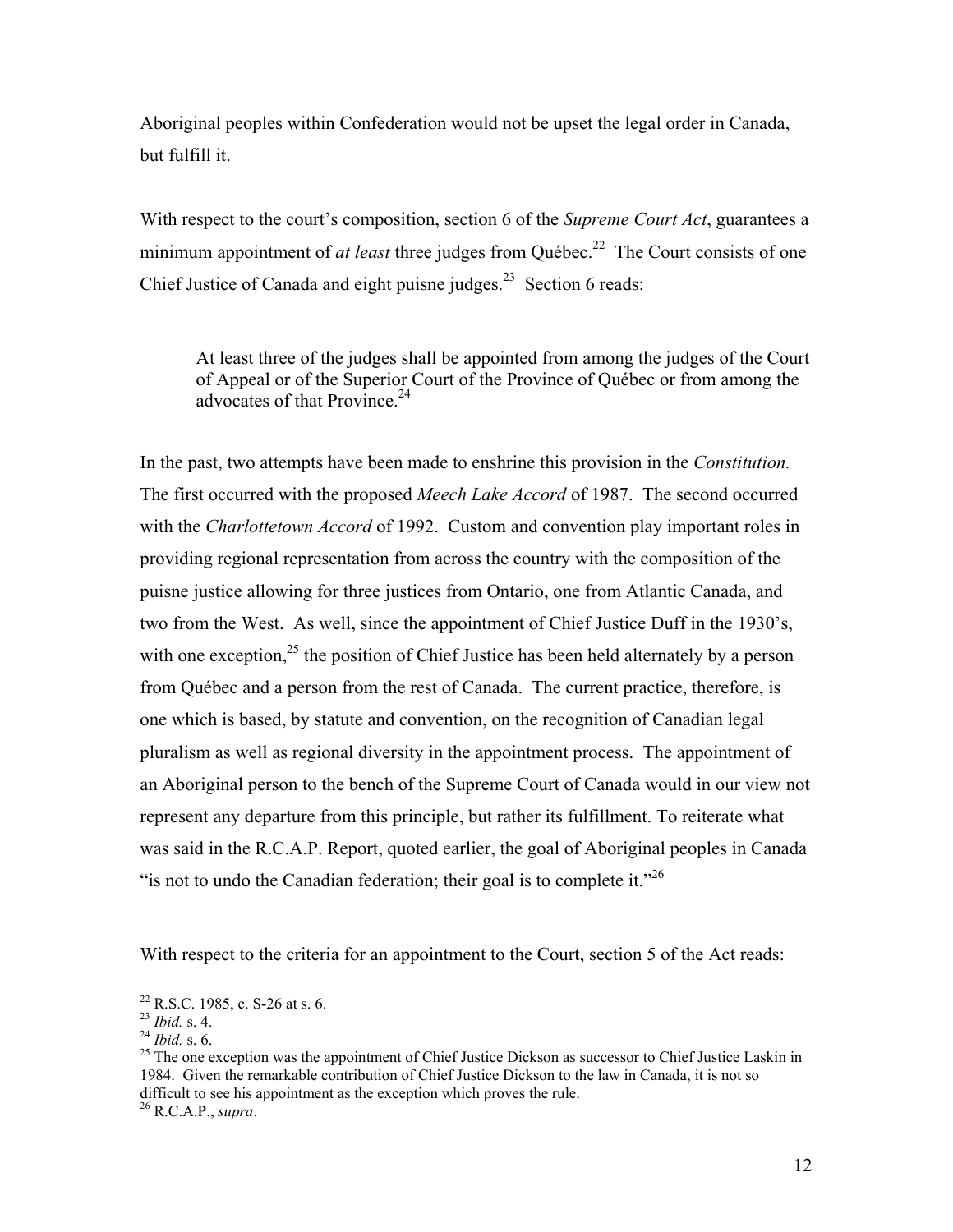Any person may be appointed a judge who is or has been a judge of a superior court of a province or a barrister or advocate of at least ten years standing at the bar of a province.

Apart from a minimum of legal experience, there are no other prerequisites for appointment. We are aware of the continuing controversy over the process of appointments to the Supreme Court. It is presently, apart from these minimum criteria, a matter which lies in the discretion of the Crown in right of Canada, acting through the Prime Minister and the Minister of Justice. Some would argue that in light of the power of the Supreme Court, especially since 1982, the matter should not be left to discretion. While we do not endorse a politicization of the appointment of judges, we would suggest that the creation of an advisory body to select a pool of possible appointments from which the final choice would be made, is appropriate. We would however, suggest that one of the members on such a committee should be drawn from the Indigenous Bar Association as the recognized association of indigenous lawyers in Canada. And, of course, any consideration of formalizing the appointment processes in any manner should specifically invite the participation of Aboriginal people, and the I.B.A.

With respect to the interpretation of section 5 of the Act, we note that no mention is made of provincial court judges, perhaps because when the Act was drafted, the provincial courts consisted primarily of magistrates who did not necessarily have legal training. That is no longer the case. If the effect of this section is to exclude provincial court judges, we note that many of the present Aboriginal judges in Canada sit in provincial courts, which is attractive to them because it, primarily, is the court with which Aboriginal people have to deal. We would suggest that section 5 be amended to make it clear that provincial court judges are not excluded from appointment to the Supreme Court.

We also note in passing that section 30 of the Supreme Court Act also provides for the appointment of *ad hoc* judges "Where at any time there is not a quorum of the judges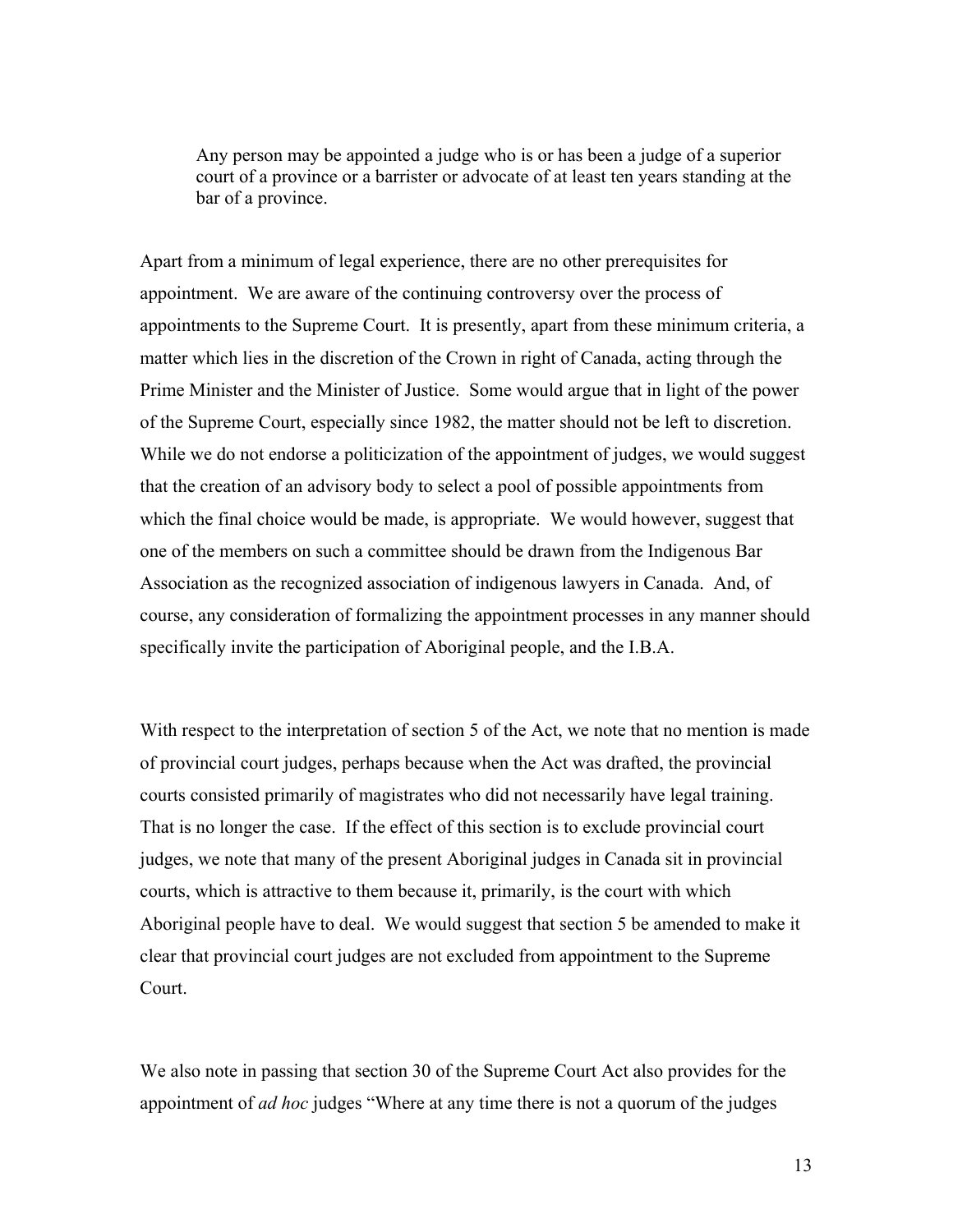available to hold or continue any session of the Court, owing to a vacancy or vacancies, or to the absence through illness or on leave or in the discharge of other duties assigned by statute or order in council, or to the disqualification of a judge or judges…". While the section would need to be altered to have application in Aboriginal cases, it could be modified to allow the *ad hoc* appointment of Aboriginal judges to ensure a fair and just reconciliation of those cases. As stated by Lamer C.J:

the only fair and just reconciliation is, as Walters suggests, one which takes into account the Aboriginal perspective while at the same time taking into account the perspective of the common law. True reconciliation will, equally, place weight on each  $^{27}$ 

We suggest that if Aboriginal rights are "both procedural and substantive",<sup>28</sup> the Supreme Court should be composed in such a way that in those cases as to ensure that formally the Aboriginal perspective is taken into account, and the possibility of *ad hoc* appointments as well as the creation of an Aboriginal seat on the court could be used to that end.

Central to any Aboriginal justice appointment measures is a recognition that the country is comprised of distinct regions that collectively play a vital role in maintaining the democratic compact—that it is not simply enough to have equality before the law, but that the regions must be extended an equal opportunity to be represented in the exercise of its authority, its enforcement, and in defining its scope and content particularly when the issue concerns the application of laws particular to their own identity and system of governance. In this regard, it is not merely a gesture of tokenism or appeasement that an Aboriginal justice be appointed to the court. Rather, it is an innovative institutional response to the particular characteristics and traits ascribed to the Aboriginal experience in Canada.

<sup>27</sup> *R. v. Van der Peet*, [1996] 2 S.C.R. 507 at para. 50. 28 *R. v. Gladstone*, [1996] 2 S.C.R. 723, at para. 62.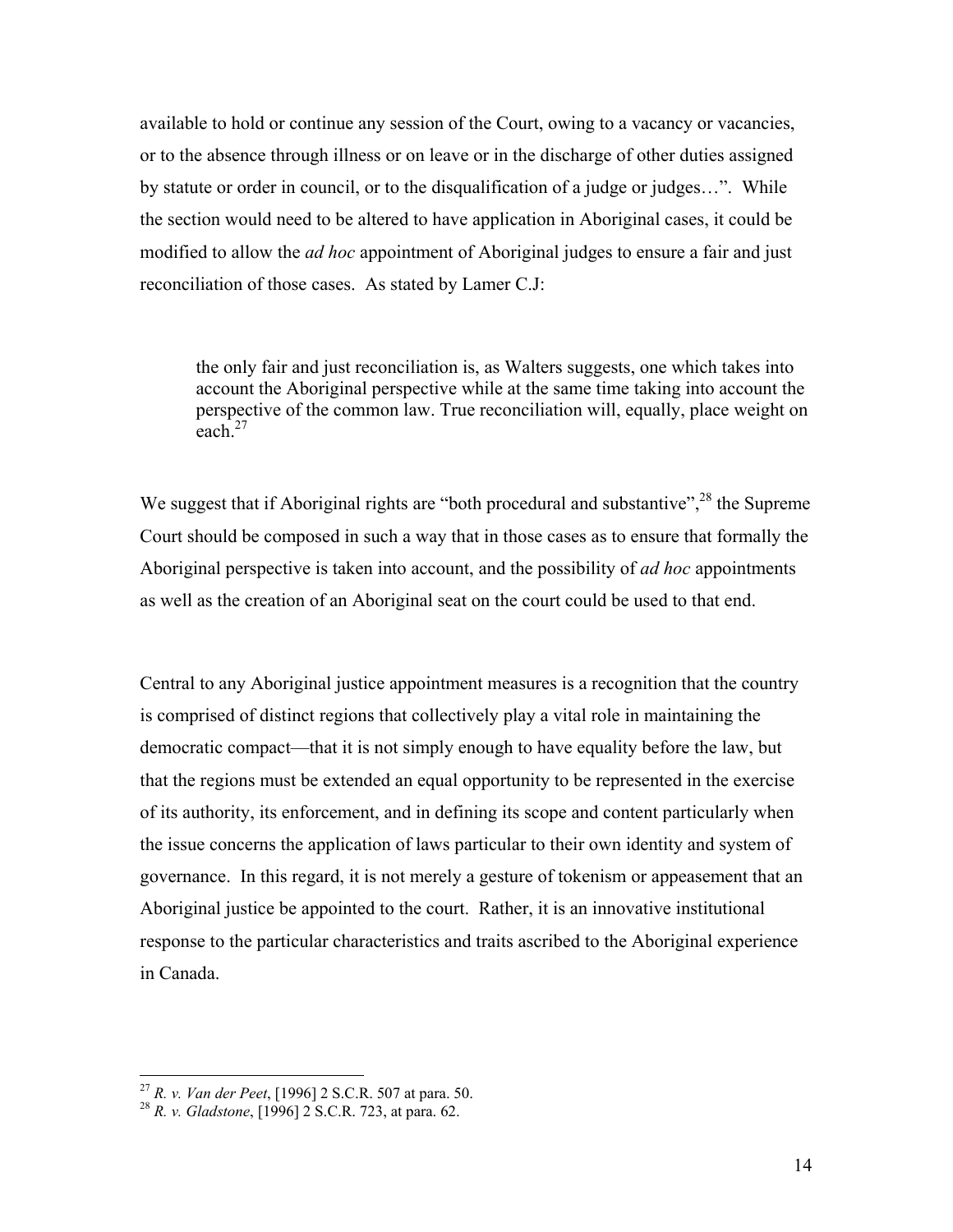That experience reflects no credit on Canada, as it has consistently attracted the harshest societal indicators. Aboriginal people have consistently faced systemic institutional barriers to equality. Take for example the disproportionate incidences of systemic discrimination experienced by Aboriginal peoples in the criminal justice system, a facet of Canadian society that has not escaped commentary by the Supreme Court of Canada.<sup>29</sup> The appointment measures view Aboriginal peoples not merely as end-users of the justice system, but participants in the true sense of Canada's democratic compact. Accordingly, it is simply not enough to enjoy equality before the law in a legally pluralist society. Rather, the affected groups must play a role in the democratic compact by interpreting and applying their own laws. This participatory democracy must extend to Aboriginal peoples, particularly because of their constitutional status in Canada.

Significant to this analysis are the recommendations contained in Canada's Royal Commission on Aboriginal Peoples. The *Report of the Royal Commission of Aboriginal Peoples*30 makes the following finding with respect to Aboriginal appointments to the Court:

We believe that the Supreme Court of Canada should include at least one Aboriginal member. At any time, the federal government could appoint an Aboriginal person to fill a vacancy on the court. We believe that a requirement that one of the justices be Aboriginal should be the subject of a constitutional amendment. This would require provincial unanimity whether it involved designating one of the existing nine seats or expanding the size of the court  $31$ 

It should be noted, however, that the composition of the Supreme Court is presently a matter within the exclusive jurisdiction of the federal government under s. 101. Either of the two options proposed by the commission could be achieved by simple amendment of the *Supreme Court Act*. No constitutional amendment is necessary, as the structure of the

<sup>29</sup> See for example *R. v. William*, (1998) 1 S.C.R. 1128. At paragraph 58 the Court observed, "There is evidence that this widespread racism has translated into system discrimination in the criminal justice system..."

<sup>&</sup>lt;sup>30</sup> See Canada, *Report of the Royal Commission on Aboriginal Peoples, Volumes 1-6* (Ottawa: Supply and Services, 1996).

<sup>31</sup> *Ibid.* Vol. 6 at 129.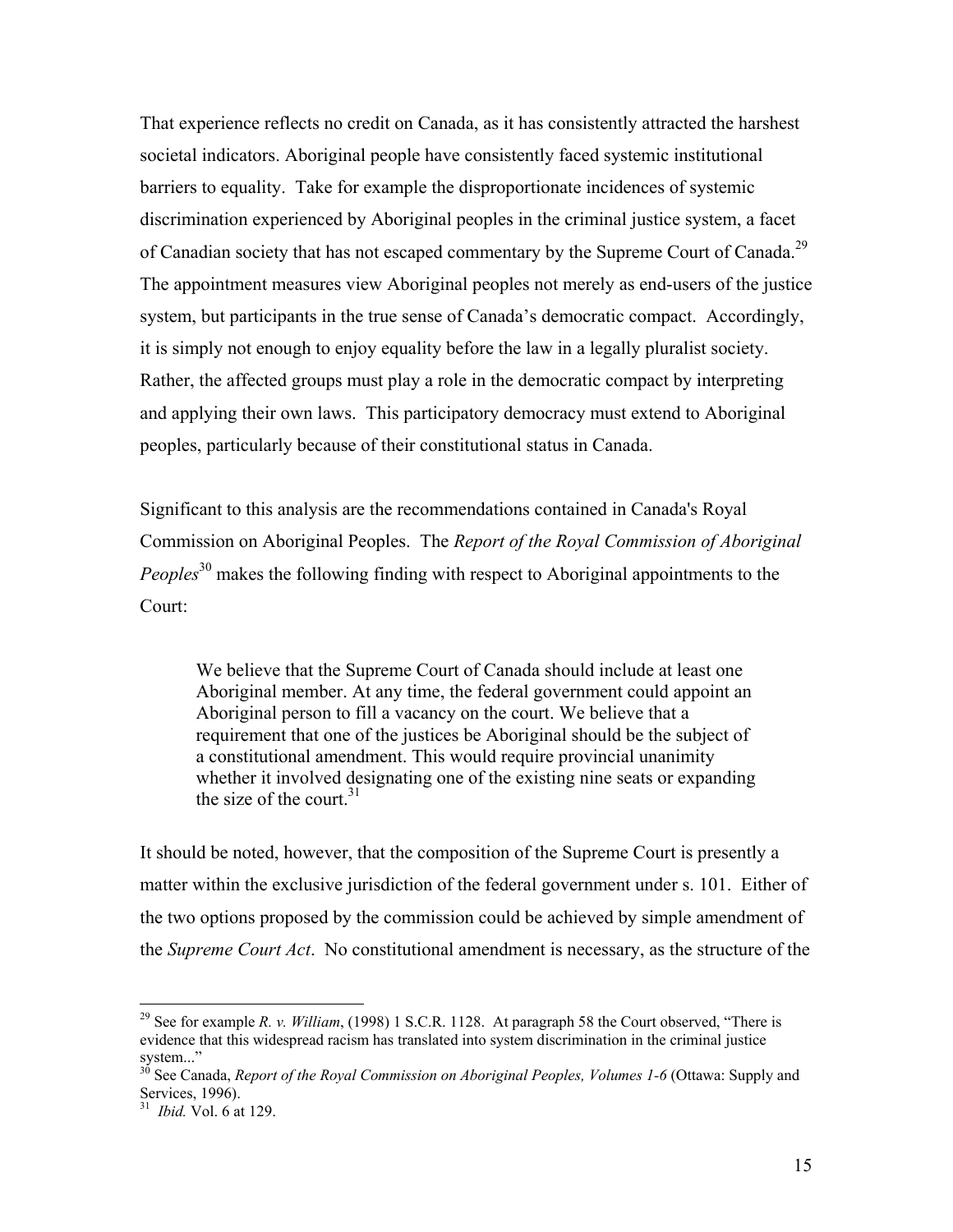Court is not constitutionally enshrined. On this note, we wish to stress that there is no reason why the Supreme Court should have only nine judges, apart from convention and legislative choice. In light of the fact that the court has such great power, there are good reasons for suggesting that the number of judges should be expanded, so that the individual power of the judges is dispersed. In any case there is no reason why the composition of the Supreme Court should not be made to reflect the Aboriginal presence in Canada, either through expansion of the number of judges or by having the Aboriginal seat rotating through current allocations.

In their article, "Reducing the Democratic Deficit: Representation, Diversity and the Canadian Judiciary, or Towards a "Triple P" Judiciary" Professor Richard Devlin and his co-authors argue that principles of representation and diversity arise from the political consequences attributed to the decision-making powers of the Supreme Court. In advancing reform to the judicial appointments process, and in light of the legitimacy which representation is intended to ensure and protect, the authors argue that "a good case could be made for statutorily entrenched Aboriginal representation as a matter of cultural or regional identity, and as representatives of a different system of law."<sup>32</sup>

*A fortiori*, the legal consequences of the interpretation of s. 35 of the *Constitution Act, 1982*, coupled with the fact that Aboriginal rights are rooted ultimately in Aboriginal legal systems, make the case for Aboriginal representation that much stronger.

## Reconciliation and the Composition of the Supreme Court

As the court held in *Secession Reference,* "In our constitutional tradition, legality and legitimacy are linked" and that Canada's constitutional history "demonstrates that our governing institutions have adapted and changed to reflect changing social and political values."<sup>33</sup> The importance of this passage must not be understated as legality and

<u>.</u>

<sup>&</sup>lt;sup>32</sup> Richard Devlin, A. Wayne MacKay and Natasha Kim, "Reducing the Democratic Deficit: Representation, Diversity and the Canadian Judiciary, or Towards a "Triple P" Judiciary" *38 Alberta L. Rev. 734 (2000)* at p. 843. 33 *Québec Reference*, *supra* note at 240.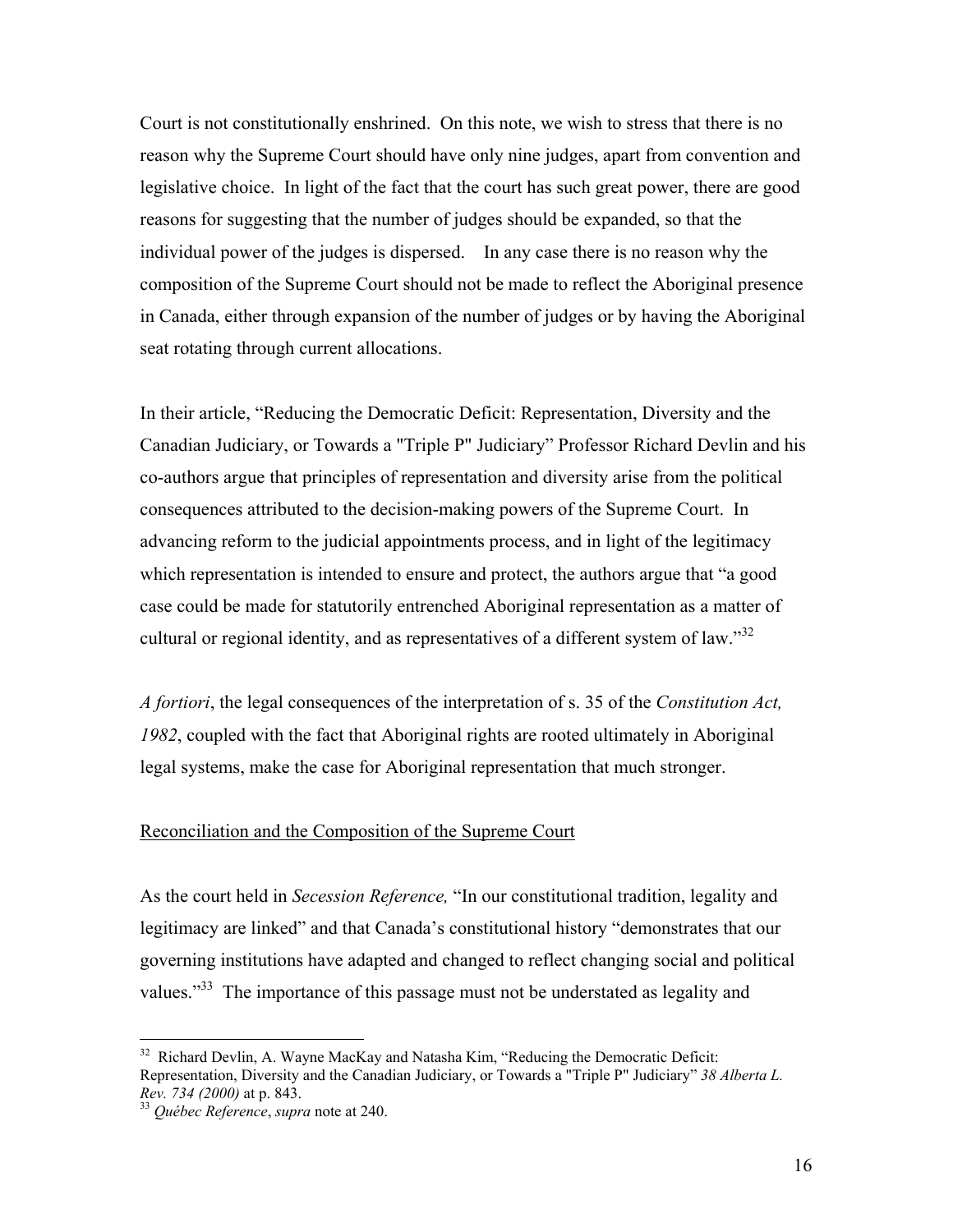legitimacy form a central component to the institutional measures envisioned by s. 35 of the *Constitution Act, 1982.* In fact the Supreme Court of Canada in *R. v. Sparrow34* connected reconciliation with the project of legitimating the use of power over Aboriginal peoples as well:

Section 35(1) does not explicitly authorize the courts to assess the legitimacy of any government legislation that restricts Aboriginal rights. The words "recognition and affirmation", however, incorporate the government's responsibility to act in a fiduciary capacity with respect to Aboriginal peoples and so import some restraint on the exercise of sovereign power. Federal legislative powers continue, including the right to legislate with respect to Indians pursuant to s. 91(24) of the Constitution Act, 1867, but must be read together with s. 35(1). Federal power must be reconciled with federal duty and the best way to achieve that reconciliation is to demand the justification of any government regulation that infringes upon or denies Aboriginal rights (Emphasis Added).

The need for change and the need to safeguard the legitimate use of power are particularly pressing given the historical exclusion of Aboriginal peoples from participation in the administration of justice. The move forward is consistent with the creation and entrenchment of a national Canadian identity that is both progressive and inclusive. The absolute magnitude and effect the Supreme Court of Canada has on the lives of Aboriginal people points to the need for participation from Aboriginal people in the decision making processes of the Courts of Canada, and especially at the Supreme Court, where it matters most.

With respect to reconciliation, the Court in *Van der Peet* recognized that Aboriginal law is a distinct body of jurisprudence that existed prior to European contact and further, that its incorporation into the legal system of Canada requires special care and attention on the part of the Courts. Specifically, to give true meaning to Aboriginal rights the perspective of Aboriginal peoples on the right in question must be incorporated in a manner that recognizes and preserves the distinctiveness of Aboriginal societies. Lamer C.J.C. stated as follows:

<sup>&</sup>lt;sup>34</sup> [1990] 1 S.C.R. 1075 at page 1077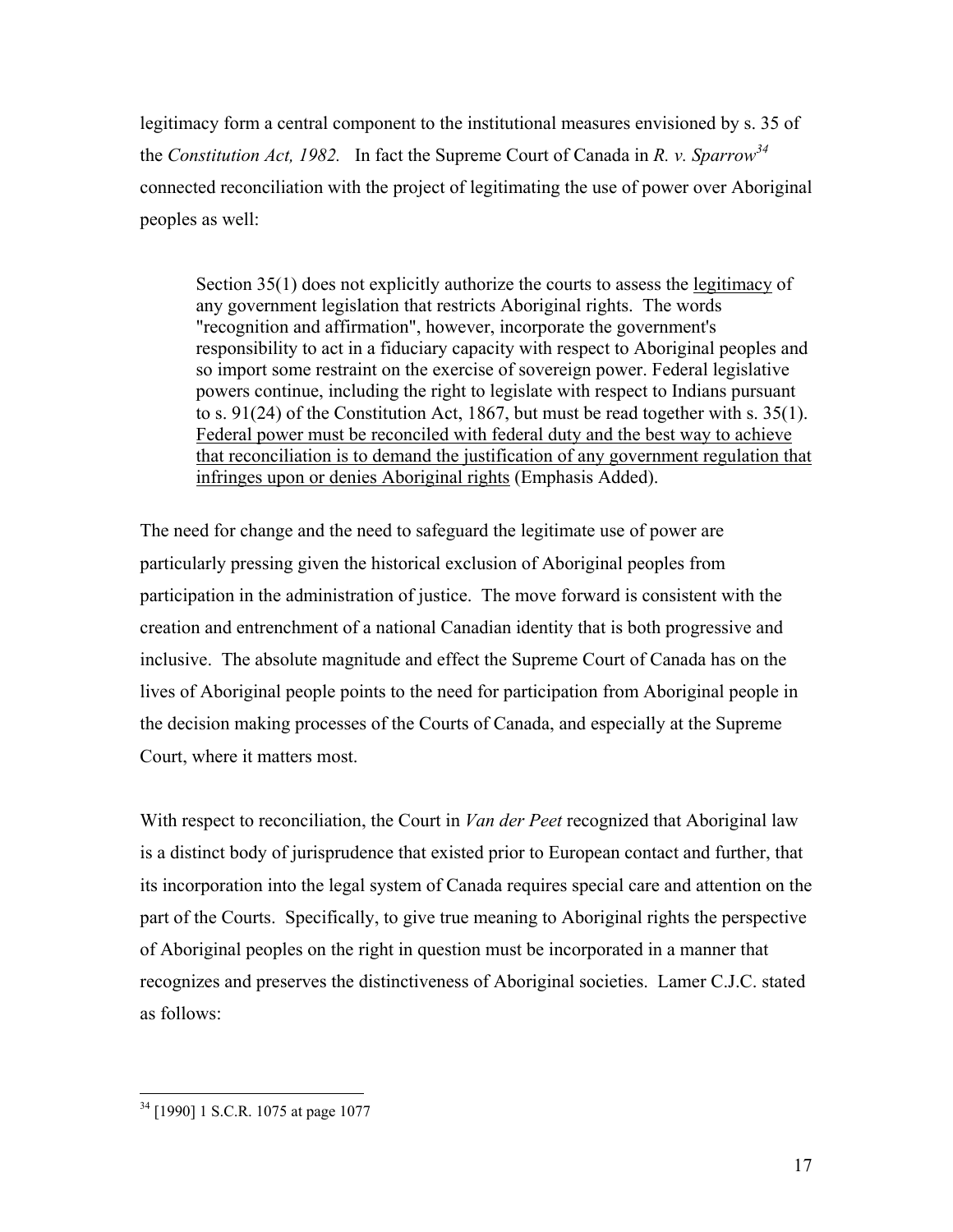In assessing a claim for the existence of an Aboriginal right, a court must take into account the perspective of the Aboriginal people claiming the right. In *Sparrow, supra,* Dickson C.J. and La Forest J. held, at p. 1112, that it is "crucial to be sensitive to the Aboriginal perspective itself on the meaning of the rights at stake". It must also be recognized, however, that that perspective must be framed in terms cognizable to the Canadian legal and constitutional structure. As has already been noted, one of the fundamental purposes of s. 35(1) is the reconciliation of the pre-existence of distinctive Aboriginal societies with the assertion of Crown sovereignty. Courts adjudicating Aboriginal rights claims must, therefore, be sensitive to the Aboriginal perspective, but they must also be aware that Aboriginal rights exist within the general legal system of Canada. To quote again Walters, at p. 413: "a morally and politically defensible conception of Aboriginal rights will incorporate both [Aboriginal and non-Aboriginal] legal perspectives". The definition of an Aboriginal right must, if it is truly to reconcile the prior occupation of Canadian territory by Aboriginal peoples with the assertion of Crown sovereignty over that territory, take into account the Aboriginal perspective, yet do so in terms which are cognizable to the non-Aboriginal legal system.<sup>35</sup>

Canadian institutions, we suggest, must "take into account the Aboriginal perspective" not merely as a matter of judicial doctrine, but, we suggest, structurally as well. The way to ensure that the Aboriginal perspective is incorporated into a truly Canadian perspective is to ensure the participation of Aboriginal peoples in the governing institutions of Canada. Mere doctrine from the Court is insufficient, because as each generation interprets doctrine according to its own lights. Each generation seeks to do what it thinks is just, yet history is full of evils. Canadian history includes, to name a few events, the disproportionate incarceration of Aboriginal offenders, the era of residential schooling, and the removal of status membership for Aboriginal women prior to the enactment of Bill C-31. Such injustices would be far less likely to have occurred if there were true Aboriginal participation in the institutions of government.

## *(a) Section 35 (1) Reconciliation and the Constitution as a "Living Tree"*

The process of reconciliation requires us to remember that the Constitution of Canada is a living tree, not bound by the conceptions of the past, but able to evolve into the future.

<u>.</u>

<sup>35</sup> *Van der Peet, supra* note at p. 550-51.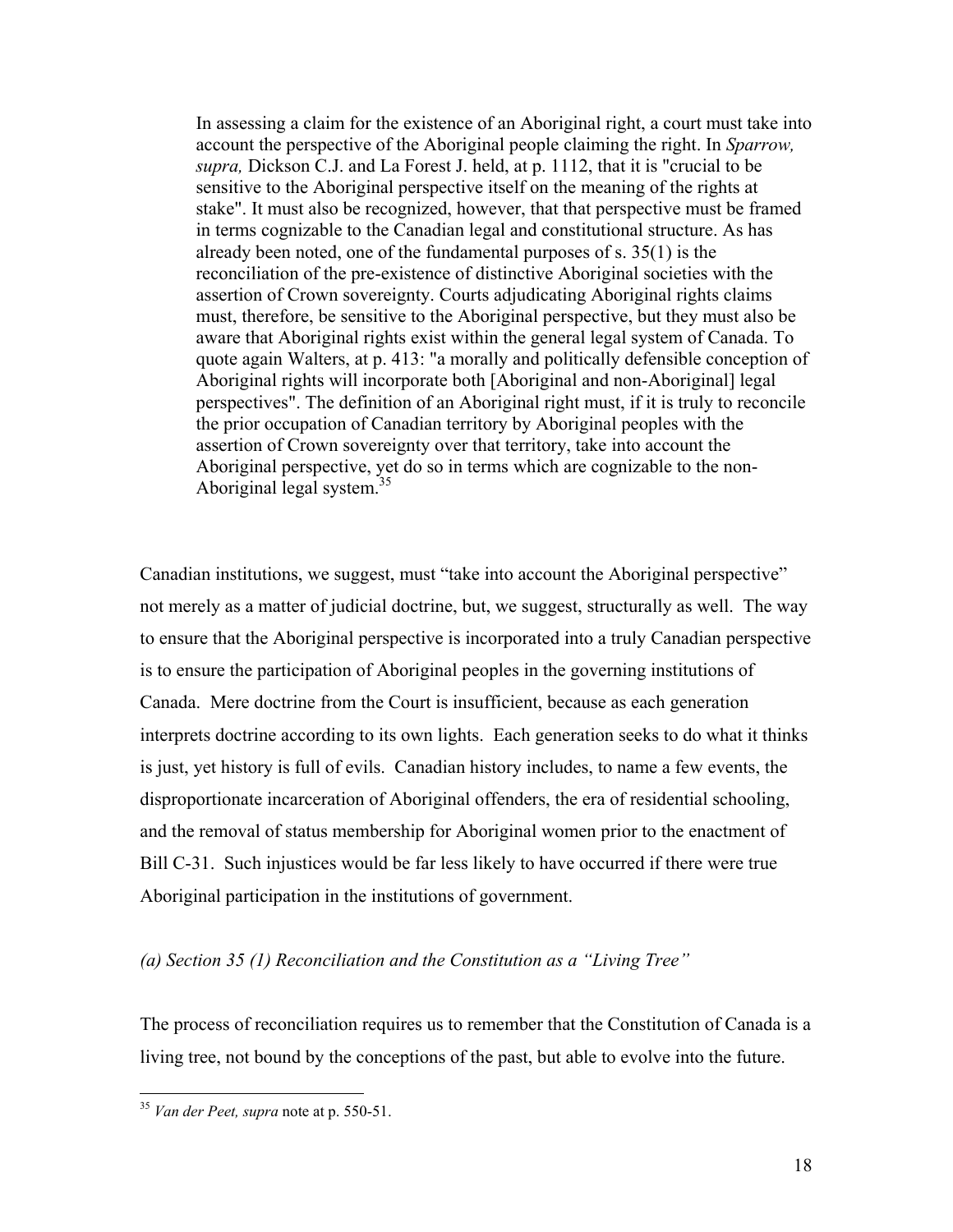The "Living Tree" doctrine was first established in *Edwards v. Attorney-General for Canada*. 36 The issue in contention in that case was whether the Constitution allowed a woman to be appointed to the Senate. It could seriously be argued within the span of living memory that women were not so enabled, which is itself a sobering thought. A few observations can be made in this respect:

- 1. At least some of the principles the present generation thinks of as immutable may in a very short time be recognized as absurd; but
- 2. Not all the changes in principle will necessarily be changes for the better, and it is a fallacy daily impressed upon us in these perilous times to think that the march of progress is inevitable.
- 3. It is not unreasonable to suggest that any gains made in contemporary Canada to correct the wrongs of the past towards Aboriginal people should be incorporated into the structure of Canada so as to inhibit any return to majoritarian barbarism.

The living tree doctrine is a "continuing framework for the legitimate exercise of governmental power"37 With respect to the *Charter*, in *Big M Drug Mart,* Dickson J. cautioned that the Court must not "overshoot the actual purpose of the right or freedom in question, but to recall that the *Charter* was not enacted in a vacuum, and must therefore  $\ldots$  be placed in its proper linguistic, philosophic and historical contexts".<sup>38</sup> The precise historical context supporting the appointment of Aboriginal judges to the Supreme Court will be examined below.

The simple point here is that the appointment of an Aboriginal person to the Supreme Court of Canada is consistent with the purpose of reconciliation under s. 35(1) of the *Constitution Act, 1982.* Furthermore, such a measure would be consistent with the living tree doctrine given the ongoing process of reconciliation between Aboriginal peoples and Canadian society. The living tree of our constitution must manifest itself in new

<sup>&</sup>lt;sup>36</sup> See Edwards v. Attorney-General for Canada, [1930] A.C. 124, at p. 136.

<sup>&</sup>lt;sup>37</sup> Hunter v. Southam Inc., [1984] 2 S.C.R. 145, per Dickson J. (as he then was), at p. 155.<br><sup>38</sup> Big M Drug Mart, (FIX) supra, at p. 344. Note that in Big M., Dickson J. was speaking specific to the *Charter*.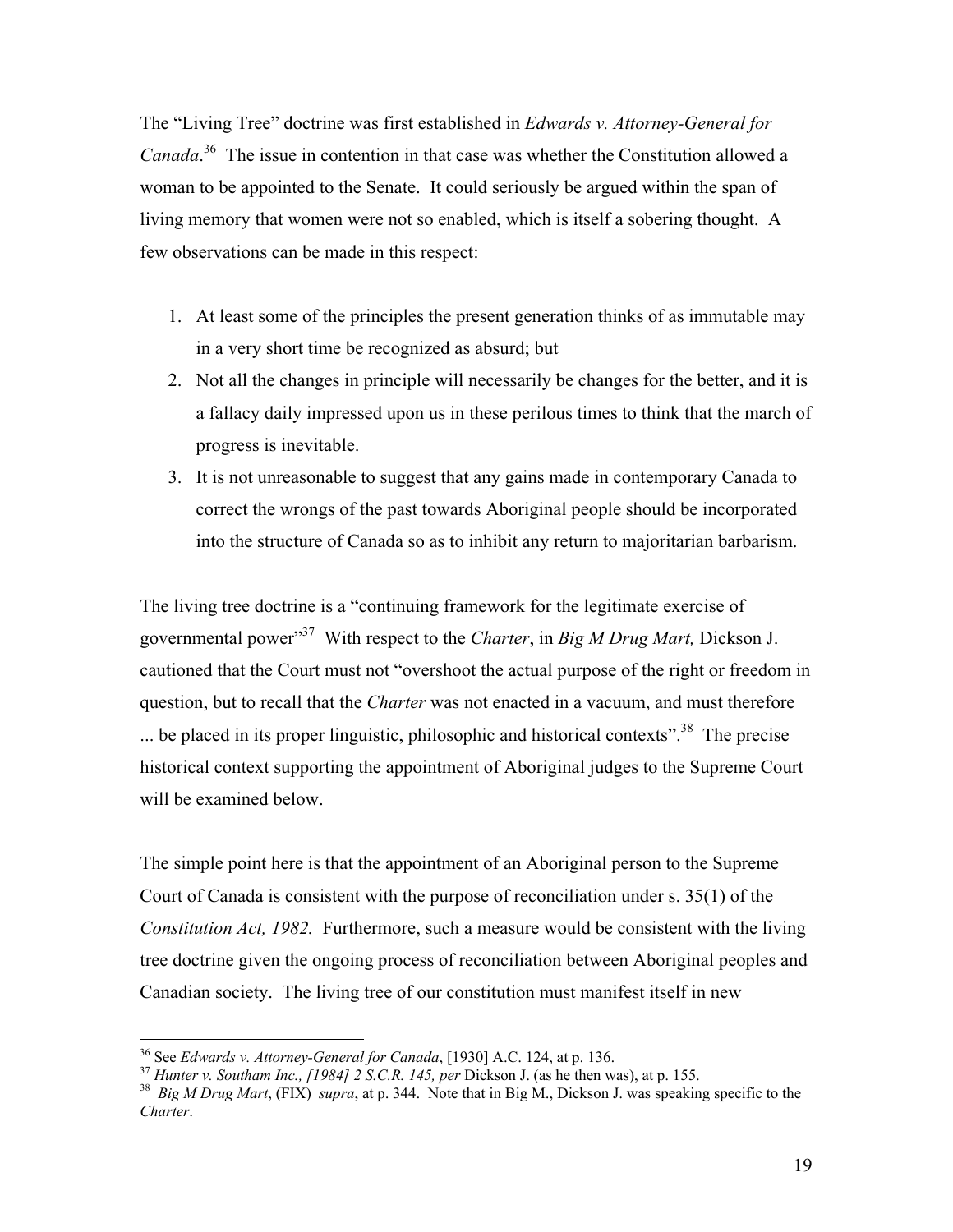institutional relationships standards which reflect the position of Aboriginal people within society. Aboriginal presence must be felt on all institutions of government in Canada, on administrative tribunals and all levels of court in Canada, and particularly on the Supreme Court of Canada, if the exercise of governmental power over them is to be legitimate.

## *(b) The Issue of Merit-Based Appointments and the Pool of Aboriginal Justices*

In *Québec Reference*, the Court recognized the ability of our governing institutions to adapt and change to reflect social and political values with a preference towards methods that accomplish this by ensuring "continuity, stability and legal order."<sup>39</sup> As far as merit is concerned, it is important to note that under the present legislation, the section limiting who can be appointed to the Supreme Court is fairly open. Section 5 of the *Supreme Court Act* reads:

Any person may be appointed a judge who is or has been a judge of a superior court of a province or a barrister or advocate of at least ten years standing at the bar of a province.

We do not suggest that merit is not a primary consideration for appointment to the Supreme Court. At the present time, however, there are many Aboriginal lawyers in Canada, and some with very distinguished careers. It cannot seriously be contended that from among the pool of available Aboriginal lawyers and judges, there are none suitable for appointment to the Supreme Court.

# *(c) Legality and Legitimacy: Aboriginal history and s. 35(1) of the Constitution Act*

The significance of s. 35(1) carries with it an important historical dimension that predates the *Constitution Act, 1867*. Moreover, it has a historical dimension premised upon the central role Aboriginal peoples performed in stabilizing English control over colonial North America, the precursor to what constitutes present day Canada. The English custom of treaty-making as the preferred method of joining up Aboriginal allies carried

<sup>39</sup> *Québec Reference, supra* at p. 240.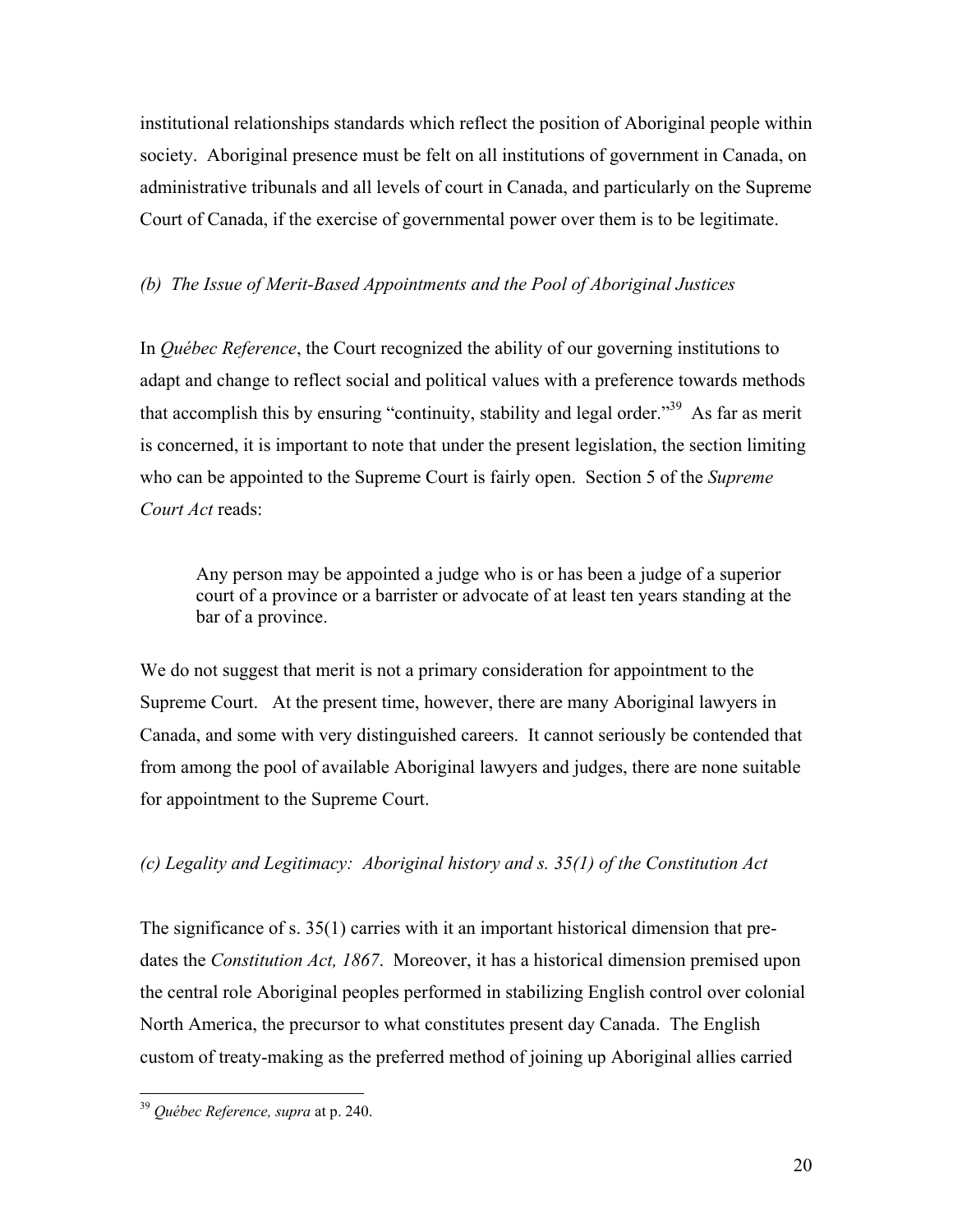obvious benefits for local colonial governments and enterprises at a time when access to North America depended upon Aboriginal co-operation.

In this part of the paper we will examine the Supreme Court's recognition of this historical role that Aboriginal peoples played in the founding of Canada and how s-s. 35(1) enables the democratic compact to carry forward the obligations and understandings that permitted the establishment of a British government in Canada. Aboriginal participation in the Canadian polity is best ensured and developed through institutional modifications that allow Aboriginal peoples a say in their laws, both as Aboriginal people with unique constitutionally protected legal traditions, and as citizens of Canada.

In the *Secession Reference*,<sup>40</sup> the Supreme Court of Canada examined the country's four deepest constitutional values: democracy, federalism, constitutionalism and the rule of law, and respect for minorities.<sup>41</sup> Referring to Aboriginal peoples under the last category, respect for minorities, the court held that this value was "at least as old Canada itself" and further, the explicit protection for existing Aboriginal and treaty rights, however so "recently and arduously achieved, whether looked at in their own right or as part of the larger concern with minorities, reflects an important underlying constitutional value."<sup>42</sup>

The origins of legal pluralism in Canada pre-date Confederation. Indeed, that pluralism is reflected in the Royal Proclamation of 1763, which was issued in the aftermath of the Seven Years War, shortly after the Treaty of Paris of 1763 was signed. The Proclamation was not entered into solely out of a spirit of generosity. As noted in *Chippewas of Sarnia Band v. Canada (Attorney General)*43:

1

<sup>40</sup> *Reference Re Secession of Québec*, [1998] 2 S.C.R. 217 [hereinafter *Secession Reference*]. 41 *Québec Refernece, supra* at 24. The Court states: "In our view, there are four fundamental and

organizing principles of the Constitution which are relevant to addressing the question before us (although this enumeration is by no means exhaustive): federalism; democracy; constitutionalism and the rule of law; and respect for minorities. *See also* for an excellent discussion of Canada's capacity to invoke institutional capacity for pluralism, Cristie L. Ford, "In Search of the Qualitative Clear Majority: Democratic

<sup>&</sup>lt;sup>42</sup> Québec Reference supra at 262.<br><sup>43</sup> 1999 A.C.W.S.J. LEXIS 53036; 1999 A.C.W.S.J. 620428; 88 A.C.W.S. (3d) 728 (Lexis) [hereinafter *Chippewas of Sarnia*].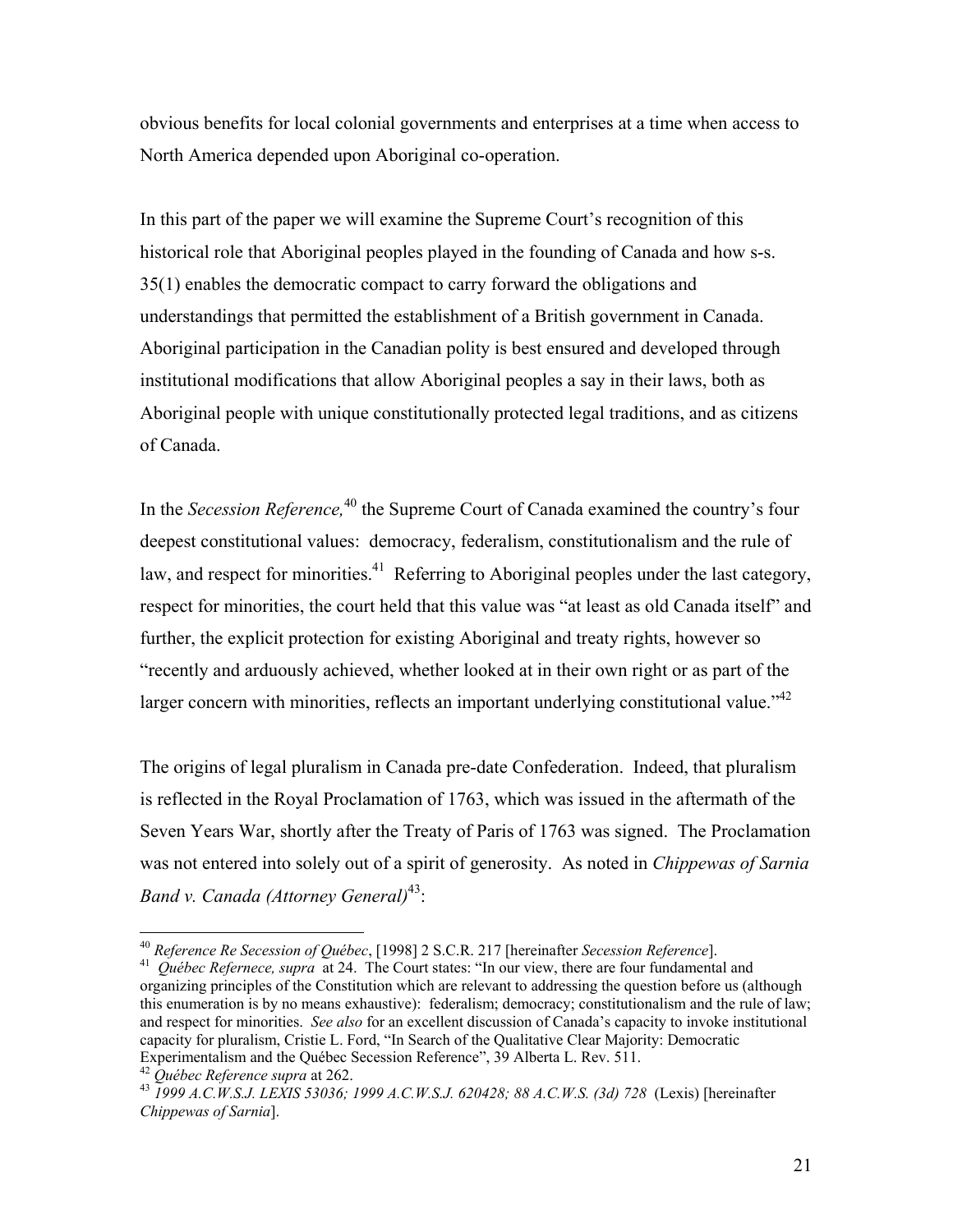The Royal Proclamation was an imperial instrument issued by King George III on October 7 1763, after the cession of New France to the British Crown. It performed two distinct operations. One operation was to introduce, into Quebec, English law and an elected legislature. Quite separate from these operations of civil government and judicial administration, the Proclamation made provisions to govern relations with the Indians. This part of the Proclamation was designed to secure the friendship and trust of France's former Indian allies and to counter the increasing dissatisfaction of the British Indian allies who thought that the conquering English entertained "a settled Design of extirpating the whole Indian Race, with a View to possess  $\&$  enjoy their Lands. There was fear of an Indian war, particularly after Pontiac's war in the summer of 1763. The content and historical context of the Indian provisions demonstrate that they were directed to two distinct goals: to prevent Indian unrest and to provide a measure of equity and justice for the King's Indian subjects. $44$ 

\* \* \*

The Royal Proclamation was publicly advanced by the Crown to the Indians as the basis of its Indian policy. This declaration of policy, at first unilateral, soon came to be relied upon the Indians and it became a mutually recognized and fundamental element of the treaty relationship. Sir William Johnson read out the Proclamation during the gargantuan 1764 council, preceding the Treaty of Niagara, that lasted almost two months and involved many hundreds of chiefs representing more than twenty two Indian Nations.<sup>45</sup>

So, the Crown began a process of affirming the rights and interests of particular groups of people, and setting forth their obligations in the Proclamation. The Royal Proclamation articulates the special relationship between the Crown and Aboriginal peoples and it is worth noting an important historical commonality—that is, the Proclamation is a centrepiece of both Canadian and American treatment of Aboriginal peoples. Following the Declaration of Independence of 1776 and the American Revolution when the U.S. Supreme Court continued the policy of the Proclamation in the form of exclusivity of federal jurisdiction over Aboriginal affairs in *Johnson v. M'Intosh,*46 and as Marshall C.J. held in the *Worcester v. State of Georgia,* the use of British custom vis-à-vis Indian nationhood was the operating premise:

 $44$  *Ibid.* at para 217.

<sup>44</sup> *Ibid.* at para 217. 45 *Ibid.* at para 329. 46 21 U.S. (8 Wheat.), 1823.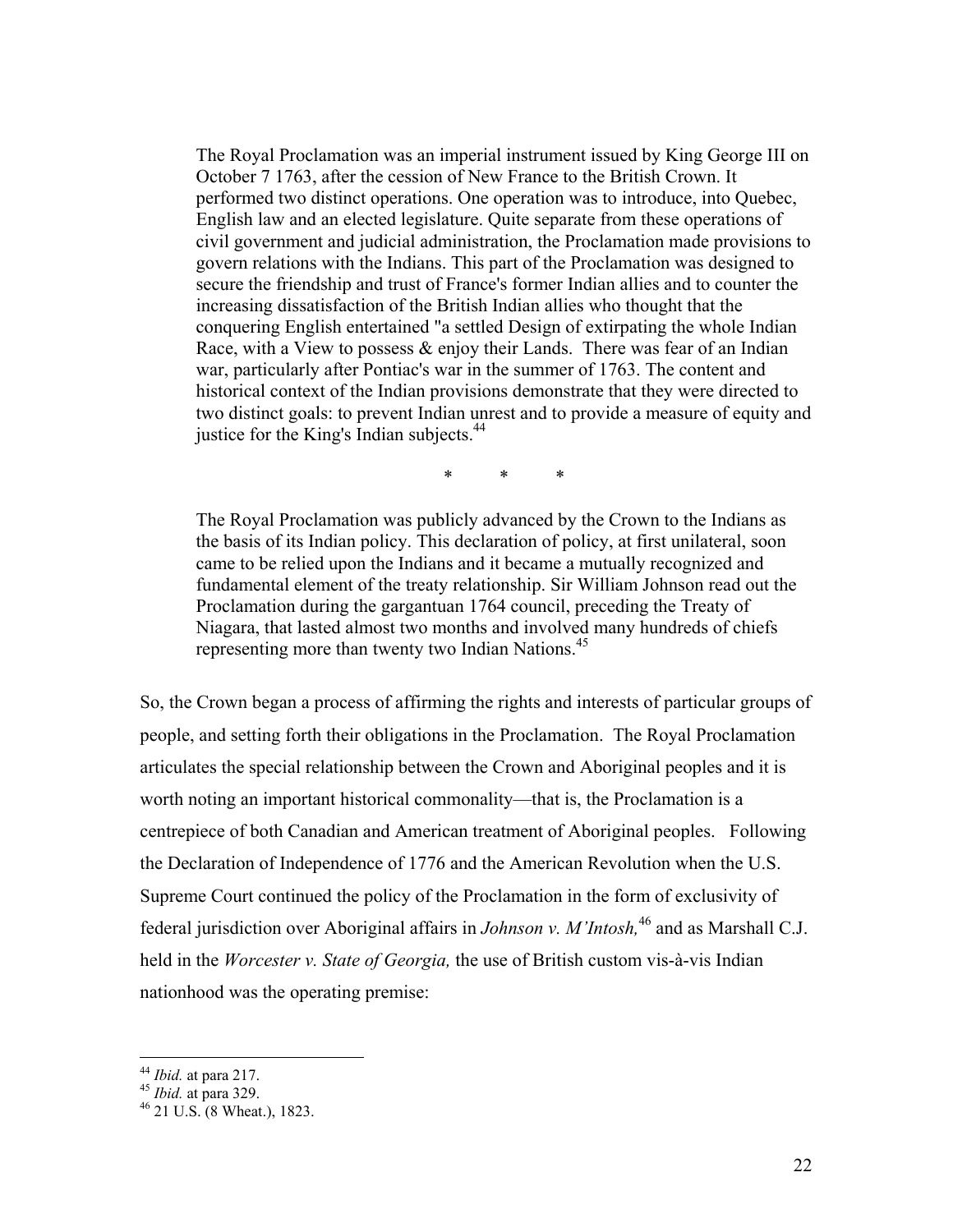Such was the policy of Great Britain towards the Indian nations inhabiting the territory from which she excluded all other Europeans; such her claims, and such her practical exposition of the charters she had granted: she considered them as nations capable of maintaining the relations of peace and war; of governing themselves, under her protection; and she made treaties with them, the obligation of which she acknowledged.<sup>47</sup>

It is this precise aspect of colonial relations that gives rise to the facets surrounding the *sui generis* status of Aboriginal peoples in Canada. Treaties became the formal legal instrument that recognized the early compacts, and as the Supreme Court of Canada observed in *R. v. Sioui*:

The colonial powers recognized that the Indians had the capacity to sign treaties directly with the European nations occupying North American territory. The *sui generis* situation in which the Indians were placed had forced the European mother countries to acknowledge that they had sufficient autonomy for the valid creation of solemn agreements which were called "treaties", regardless of the strict meaning given to that word then and now by international law.<sup>48</sup>

"The American Revolution", it has been said "produced not one country but two: a nation and a non nation."49 South of the border the American nation was born with panoply of national heroes and legends. In Canada, however, what existed was a compact between peoples who did not share in the American vision: Loyalist, French, and Aboriginal. This compact lasted well beyond 1783, as attested to by the historical fact of Tecumseh's alliance with the Crown in 1812. Unfortunately, in the  $19<sup>th</sup>$  and  $20<sup>th</sup>$  Centuries, this original compact was forgotten under the influence of the ideologies of the day—social Darwinism and the white man's burden, and the imperative of Aboriginal participation in Canada was largely forgotten. The effect of the ideologies of that time was reflected in many decisions and policies made by the legislative, executive and judicial branches of the Canadian government. Nevertheless, Canada has never embraced the melting pot approach so often associated with the U.S. experience. It has consciously chosen to model itself on the mosaic. As suggested earlier, the origins of the mosaic ideal go back

<sup>&</sup>lt;sup>47</sup> 31 U.S. (6 Pet.) 515 (1832), at pp. 548-49.

<sup>&</sup>lt;sup>48</sup> [1990] 1 S.C.R. 1025 at 1056 (hereinafter *Sioui*). <sup>49</sup> David V. J. Bell, "The Loyalist Tradition in Canada" in J.M. Bumsted, ed. Canadian History before Confederation  $(2<sup>nd</sup>$  ed.) (Georgetown: Irwin-Dorsey, 1979) 209 at page 211 and page 225.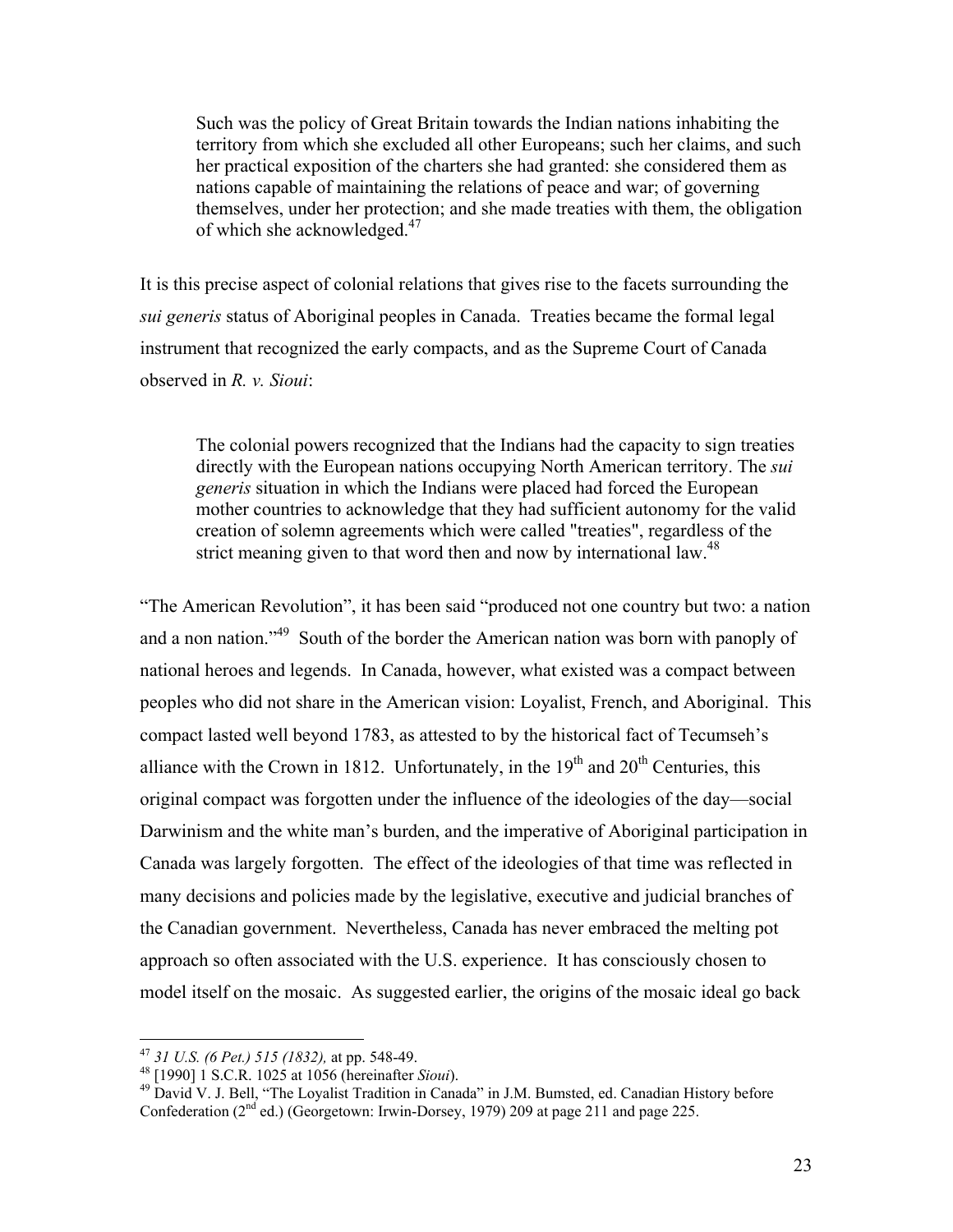to the aftermath of the American Revolution.<sup>50</sup> Finally in 1982, the constitutional place of Aboriginal peoples in Canada was recognized. Aboriginal peoples had and continue to have a distinct role in shaping the Canadian national identity, and a seminal role in the founding of the Nation itself. So, in *Sioui*, the Supreme Court of Canada recognized that each of the three founding peoples sought alliances with one another as a means of securing mutual benefits between two governments.<sup>51</sup> Lamer C.J.C. for the court, observed the importance of acquiring Aboriginal alliances as between England and France when he stated:

The mother countries did everything in their power to secure the alliance of each Indian nation and to encourage nations allied with the enemy to change sides. When these efforts met with success, they were incorporated in treaties of alliance or neutrality. This clearly indicates that the Indian nations were regarded in their relations with the European nations which occupied North America as independent nations. $52$ 

The importance of the foregoing analysis is twofold. First, the inherent nature of Aboriginal rights speaks to the founding identity of this country and how vital it was for the Crown to respect the rights of Aboriginal nations. These rights are now entrenched in s. 35(1). Second, the dialogue is rooted in principles of legal pluralism based in part upon the historic interactions between three peoples at the critical moment when Canada came into being in the years after the American Revolution. Part of what happened at that moment led to the distinctive Canadian mosaic which contrasts so with the melting pot to the south. For our purposes it is essential to realize that the choice of the mosaic as the pattern for Canada was made because at that moment none of the three founding peoples could do without the others. This is of course in stark contrast to the situation to the south where in the aftermath of the Revolution, one people emerged dominant and with expansionist ambitions. The early relationship between Canada and America served to cement the bonds between the peoples who founded Canada. It is appropriate that, as this country grows in self understanding, its institutions come more and more to reflect the historic compact which gave it birth. And as we have noted, the position of the three

<sup>50</sup> *Ibid*. at page 226. 51 *Sioui, supra* note 46. 52 *Ibid.* at 1053.